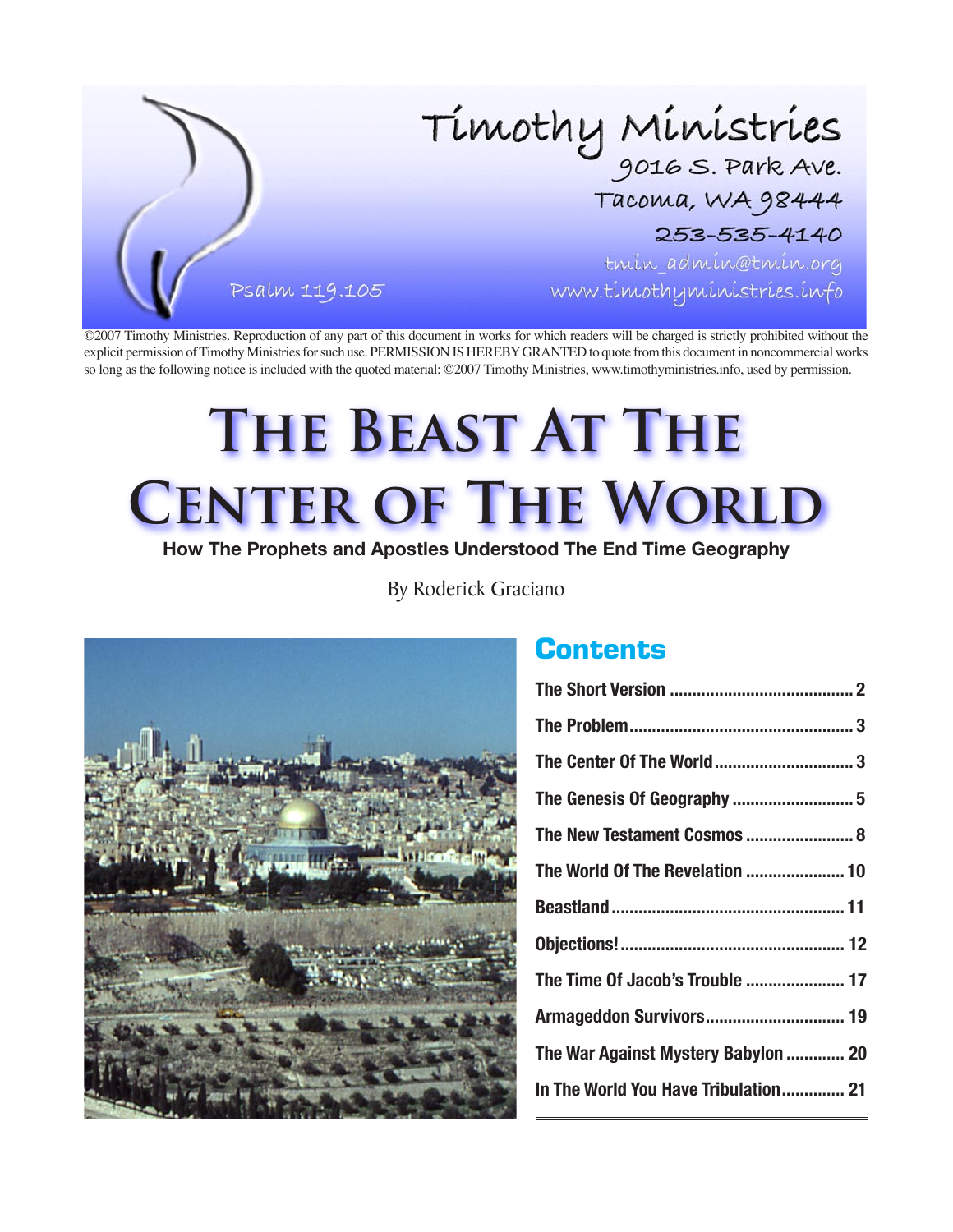## <span id="page-1-0"></span>**The Short Version**

Biblical prophecies of redemption have global application, but prophecies of End Time events only refer geographically to the greater Mediterranean world. While many biblical statements about "the earth," particularly with reference to its creation, clearly designate the whole planet, the same biblical language often refers to a much smaller geographical region, even when speaking of "the whole earth." It is naïve to read our Bibles as though its every reference to the "world" or to the "whole world" refers to our entire globe.

The Bible speaks of "the earth" in three important and increasingly delimited ways: (1) as the created planet, (2) as the inhabited world known in biblical times, and (3) as *the land* of Israel. The same Hebrew

and Greek words can be used in all three cases, and we remain ambiguous with regard.



distinguish their meanings in the biblical text with the help of modifiers in the **context.** Context usually makes the specific meaning  $\langle \rangle$  of "the earth" unequivocal, but Scripture presents us with many passages that to this detail.<sup>1</sup> The ambiguous

passages, particularly in eschatological texts, prompted this treatise.

As one reads from Genesis to Revelation, the Hebrew and Greek phrases translated "the earth" or "the world" increasingly refer to the region that surrounds Israel and extends roughly to the boundaries of the ancient Roman Empire. The delimited meaning of "the whole world," particularly in the prophetic and apocalyptic books, in no way jeopardizes the Bible's ability to speak of global phenomena when necessary. The equivalence of "the whole world" of Bible prophecy with "the Roman world" of antiquity has direct implications for our understanding of the Great Tribulation and the reign of Antichrist.

For example, does God's threat to "smite the earth with a curse" (KJV) apply only to the land of Israel, or to a wider region?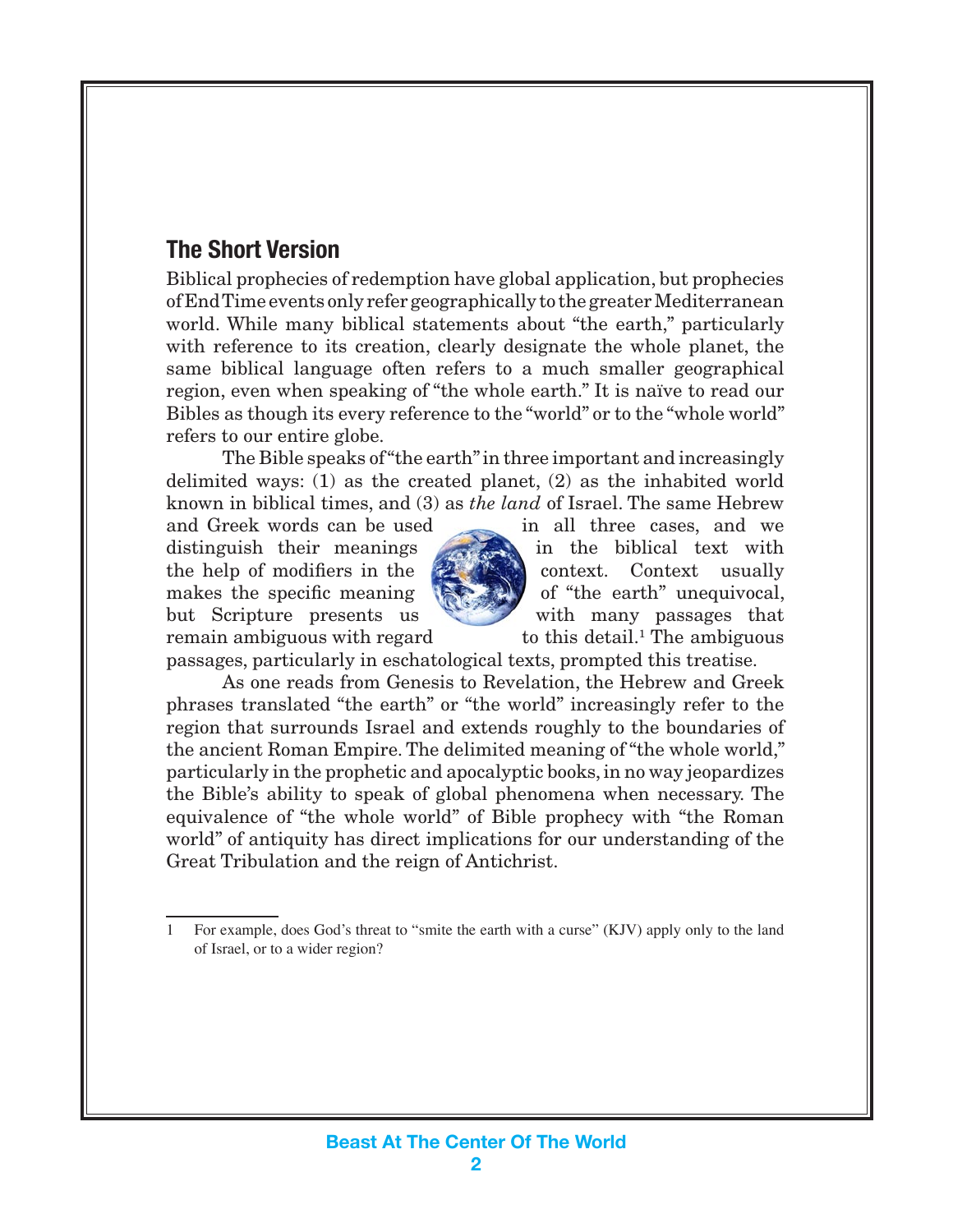## <span id="page-2-0"></span>**The Problem**

In the English language, we often use the same word or phrase to mean very different things. As examples, consider these two pairs of statements:

"The communists wanted to take over the *world."*

"The *world* is laughing at my plaid pants."

"The astronauts photographed the *earth* from their shuttle." "See how rich the *earth* is in my garden."

The first pair of statements shows us that on one hand *world* can mean "all nations," but when uttered by an adolescent it can mean "a few of my schoolmates" on the other. We of course multiply the possible meanings of words when we add synonyms. *World* and *earth* can mean the same thing, but with these two words we express four very different meanings in the above examples: *nations, schoolmates, planet* and *soil.*

Usually, the context of a narrative or conversation will alert us to the intended meaning of a word or phrase, but occasionally we need clarification. The short text message, "My world has gotten very hot," could mean:

I resent global warming. I hate Arizona in the summer. My colleagues have all turned against me. Our platoon has come under more frequent bombardment.

We see that while the semantic ranges of words and phrases enrich human language, they also challenge our faculties of interpretation, whether we try to decipher an abbreviated text message or attempt to exegete a biblical passage.

Because popular books on eschatology have tended to overlook this semantic reality when interpreting passages about the Great Tribulation and the future career of Antichrist, I offer the following analysis of apostolic geography. To understand how the apostles thought of "the world," we must study two things at once: (1) the biblical words and phrases used to speak of "the earth" or "the world," and (2) the Hebraic focus upon the Holy Land.

## **The Bible's Israel-Centric Geography**

#### *The Center Of The World*

God values the earth as the place of man's habitation, and cares for the land of Israel in particular as the place of His special presence. He taught the Hebrew people to value the land as He did, and so the Israelites honored the land as the realm of God's redemptive work (Psa. 74.12) and the sphere of their own future hope (Psa 37.29,34; Isa 57.13; 60.21; Eze 47.13,14).<sup>2</sup> For the Israelite, the eschatological Kingdom would come on the earth and in the land, not up in the heavens (Dan 2.35,44; 7.27; Zec 14.9; Mat 6.10; Rev 5.10). Consequently, the Hebrew word *eretz* (earth) appears in the Old Testament<sup>3</sup> five times more frequently than the Hebrew word *shamayim* (*heavens)*.

I follow the three-letter scheme for abbreviating the names of biblical books used by the *BibleWorks* program, and use a  $\mathfrak{D}$ period rather than colon as the separator between chapter and verse.

I will henceforth abbreviate *Old Testament* as *OT.*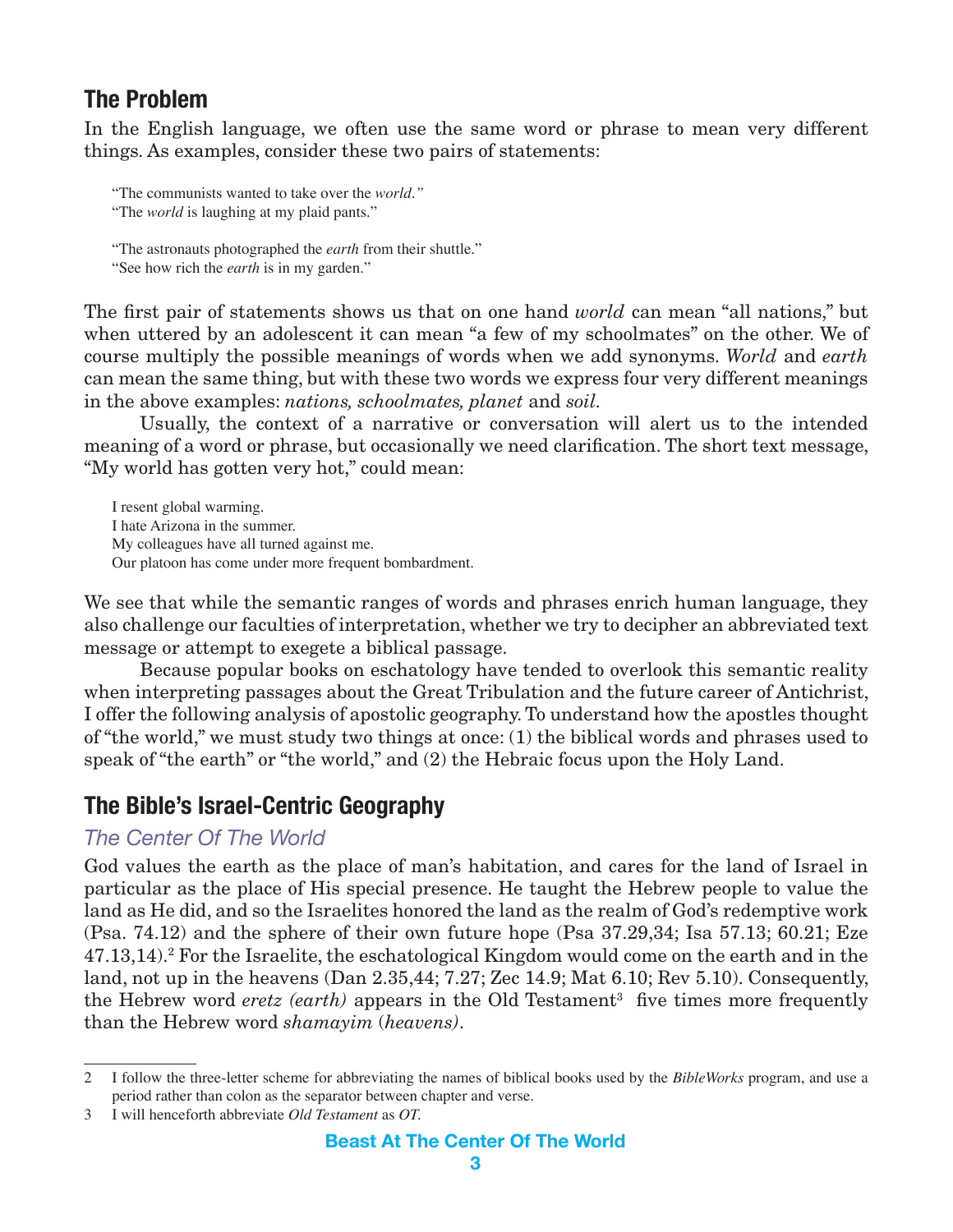The Hebrew Bible uses the word *eretz* as a general term that can refer to "the planet" (Gen 1.1), "dry ground" as opposed to "the sea" (Gen 1.10), or simply the "ground" (Gen 18.2). However, the biblical text makes *eretz* more specific in two ways. First, when combined with a proper noun, *eretz* can designate a specific country such as "the land of Babylon" (Jer 51.29, *eretz bavel).* Secondly, when combined with the Hebrew article, *ha* (the), it becomes *ha-aretz*, *the land,* and frequently means *The Land* of Israel (Gen 12.1). *Ha-aretz* can also refer to the planet (Isa 40.28) or the ground (Isa 55.10), but as one proceeds through the OT, the phrase more frequently occurs in place of the more explicit *ha-eretz yisrael,* the Land of Israel.4 This semantic development parallels the Bible's progressive revelation regarding the messianic hope and the future apocalypse (with both its judgments and blessings); these eschatological realities have *the Land of Israel* as their setting. <sup>5</sup>

*God has not replaced Israel with the Church…*

The peoples of the old world were infected by what we call "the *omphalos syndrome,"* a condition named for the Greek word for navel.<sup>6</sup> Whether Babylonians or Greeks, nations of antiquity conceived of their lands and their holiest cities as the navel or center of the world. Israelites thought this way too, but with a crucial difference: the sanction of YHVH! Because of its central importance in God's redemptive plan, *ha-aretz,* the Land of Israel, *is* the center of the world (Eze 38.12). The rabbis even applied the Septuagint's rendering of Eze 38.12 to Jerusalem's Temple Mount, calling it  $-$  that's right  $-$  the "navel of the earth."7 At this spot, the rabbis said, God planted the foundation stone around which the rest of the world was formed.8 More importantly, the Bible explicitly marks out this geographical region as the Land of Promise, with

Jerusalem as the city where God has chosen to uniquely place His Name in the past *and in the future* (1Ki 8.29; 11.36; Eze 43.7).

God's declared intent to dwell among the Israelites forever in terrestrial Jerusalem is one of the many problems with a system of belief we call "replacement theology." Contrary to this theology, God has *not* replaced Israel with the Church, and has *not* renounced His calling upon Israel as a nation (Rom 11.25-29).<sup>9</sup> God still has vital, redemptive purposes for national Israel, and for that reason the world of the biblical prophets has the territory of

Even as "the city" sometimes stands for "the city of Jerusalem" (Eze 7.23).

This treatise focuses upon the Land of Israel's spiritual importance, but let's not forget its commercial importance as part of the land bridge between three continents.

Davis, Kenneth C.; *Don't Know Much About Geography* (Avon Books, New York, 1992), p. 42.

The Septuagint is the ancient Greek translation of the OT often used by the apostles, and is often designated by the Roman 7 numerals LXX for the number of its translators. Regarding the "navel of the earth," see also Jubilees 8.19.

<sup>&</sup>quot;The Holy One, blessed be He, threw a stone into the sea; from this the world was founded; for it is said: On what are its  $\,$  8  $\,$ (the earth's) foundations sunk, and who has laid its foundation stone? (Job 38.6)." "What did the Holy One, blessed be He? With his right foot he sank the stone to the depths of the primal flood, and made it the keystone of the world, like a man who sets a keystone in an arch. For this reason it is called אבן שׁתְיָה, for there is the navel of the earth, and from there the whole world was extended, and on it stands the temple." (S. Schulz. *Theological Dictionary of the New Testament.* 1964-c1976. Vols. 5-9 edited by Gerhard Friedrich. vol. 10 compiled by Ronald Pitkin. (G. Kittle, G. W. Bromiley & G. Friedrich, Ed.) (Vol. 6, p. 96). Grand Rapids, MI: Eerdmans.)

<sup>9</sup>  If it could be proved that God had renounced Israel as a nation, God's promise in Jer 31.35-37 would be broken and we could no longer rely upon His word.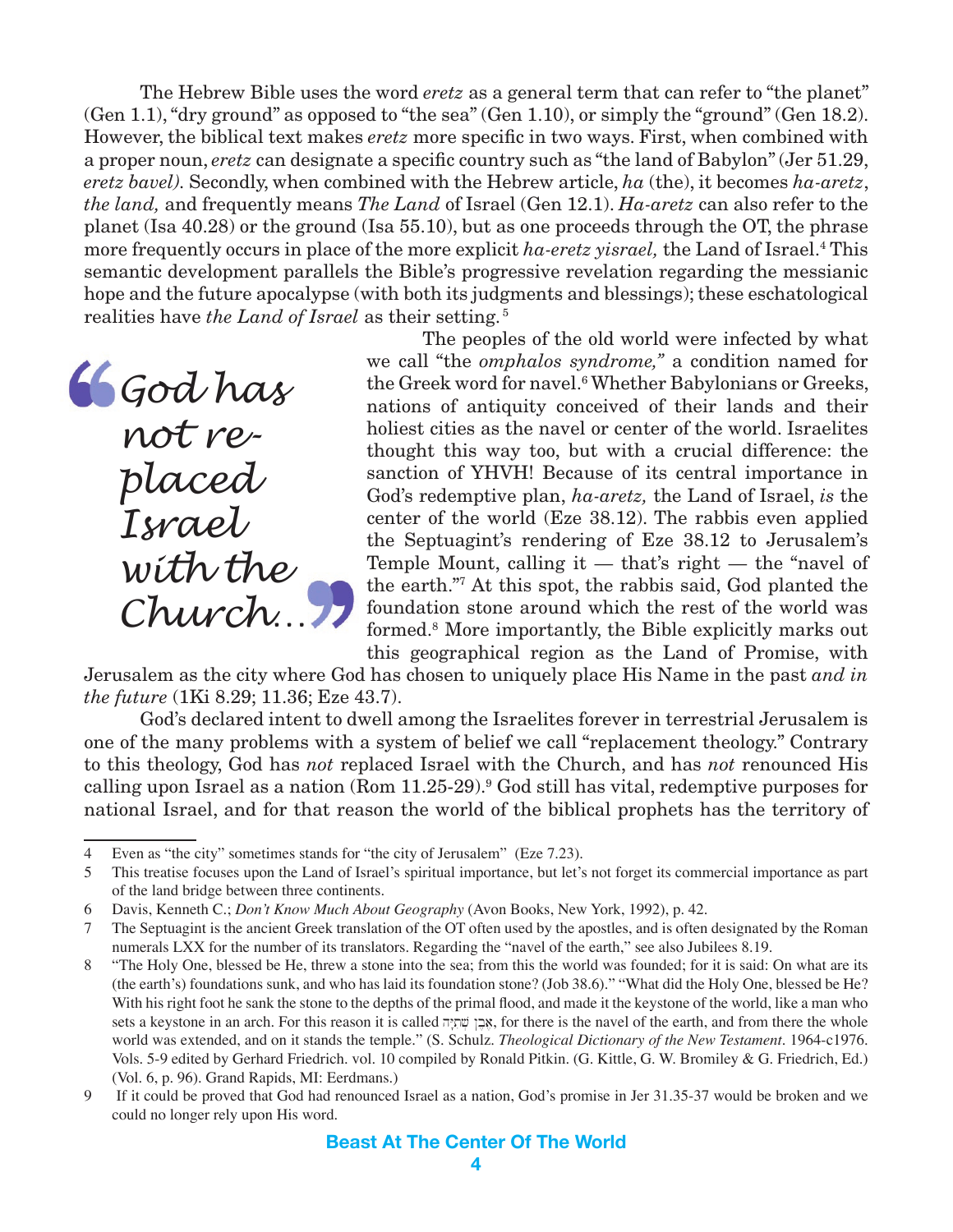<span id="page-4-0"></span>that nation at its center.10

We shall examine "the world" of the OT prophets more closely, but first let's note the subtleties of metonymy, hyperbole and perspective in the use of the word *eretz* in the OT. Metonymy is a figure of speech that substitutes one noun for a related one. For example, sometimes, "the earth" means *not* the land nor the planet, but *its inhabitants*. In Genesis 11.1,9, the text uses "the whole world" *(kal—haaretz)* as a metonymy to speak of all the inhabitants of the world, namely, the descendants of Noah who would gather on the plain of Shinar and attempt to build a tower to the heavens. Similarly, David used hyperbole, or perhaps spoke from his own limited geographical perspective, when he told Goliath, "This day the Lord will hand you over to me … and the whole world *(kal—haaretz)* will know that there is a God in Israel" (1Sa 17.46, NIV). Clearly, by "the … world" David meant not the planet but its inhabitants, and by "whole" he could only mean — from his perspective — all the peoples known to the Israelites of the 10<sup>th</sup> century BC. Again, with both metonymy and hyperbole the author of 1 Kings wrote that "The whole world *(kal—haaretz)* sought audience with Solomon to hear the wisdom God had put in his heart" (1Ki 10.24, NIV). No expositor of our time would suggest that "the whole world" that sought audience with Solomon included emissaries from North America and Japan. Rather, the whole world that basked in Solomon's wisdom was the Middle Eastern world surrounding the Holy Land.

We see again that the semantic range of *ha-aretz* in Scripture does not limit us to its meaning of *the whole planet* as in Gen 1.1. While the phrase often does mean *the created world,* the prophets frequently use the same phrase to mean *only* the land of Israel*.* For example, context determines the first use of the phrase *ha-aretz* by Isaiah, in Isa 1.19, to refer specifically to the land of Israel. This same usage — *ha-aretz* = the land of Israel — occurs over and over again in both major and minor prophets.11 Sometimes, the prophets added the pronoun *this* to clarify that by *ha-aretz* they meant "this land [of Israel]" (literally, "the-land the-this" (Jer 26.20; 32.22), but most often they designated the territory of Israel simply by *ha-aretz,* the land.

#### *The Genesis Of Geography*

The prophets came by their Israel-centric geography naturally. Perhaps we should say "supernaturally," because Israelite geography derived directly from the inspired Torah. For the Israelites of biblical times, the starting point for understanding the geopolitical world was the so-called The Table of Nations in Genesis 10. When Israelites thought of "the nations," they thought specifically of the *finite number* of people groups mentioned in that chapter as descended from the three sons of Noah. "Rabbinic literature often refers to the 70 (or sometimes 72) nations/languages of the world….This figure is derived from counting the names on the Table of Nations."12

<sup>10</sup> For example, Daniel's visions focus only upon four empires that exercised sovereignty over Israel, and ignore other dominions like the Mongolian and Incan that never held sway in the Holy Land.

<sup>11</sup> Isa 4.2; 5.8; 6.12; 36.10; Jer 1.14-15,18; 3.9,18; 4.20, 27; 6.12; 7.34; 8.16; 9.12; 10.18; 12.4; 13.13; 15.10; 16.13; 22.12,27; 23.10,15; 24.6; 25.9,11; 26.17,20; 30.3; 34.19; 35.11; 36.29; 37.2,19; 40.7; 44.21; 52.6,16; Eze 6.14; 7.2,7,23,27; 8.12,17; 9.9; 12.19; 15.8; 17.13; 20.15,28,42; 22.29,30; 33.24,28,29; 34.13; 36.18; 36.35; 37.25; 38.16; 39.12; 45.1; 47.13; 48.14; Dan 9.6; Hos 1.2,11; 4.1,3; Joe 1.2,14; 2.1; Amo 3.11; 7.2,10; Mic 7.2; Hag 2.4; Zec 3.9; 7.5; 11.6; 12.12; 13.2,8; 14.10. (underlined references are to verses that use *kal—haaretz* to mean "the land of Israel").

<sup>12</sup> "Geography and the Bible (Early Jewish Geography)." Freedman, David Noel (Ed.); *The Anchor Bible Dictionary* (Doubleday, New York, 1992).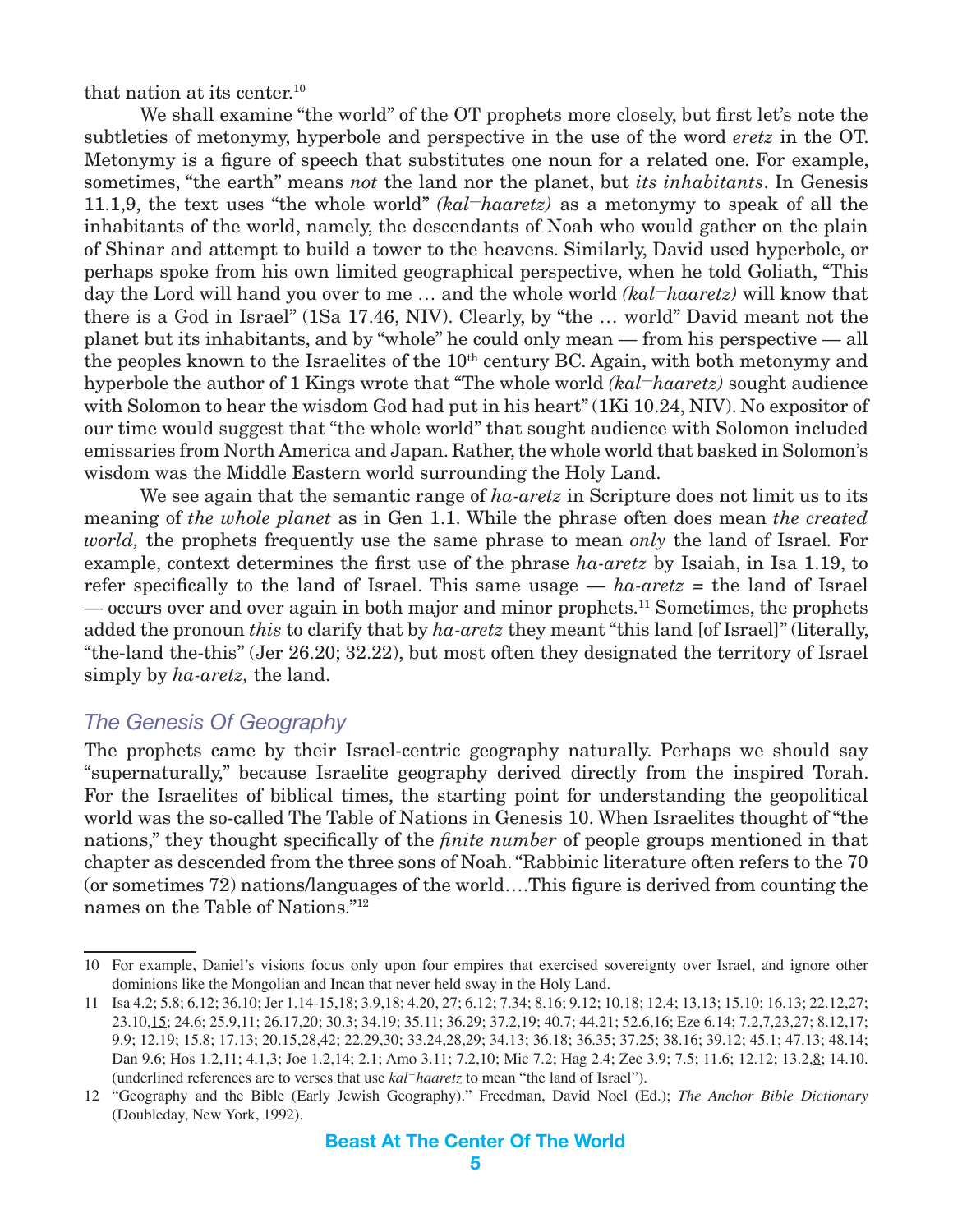This Genesis-based geography resulted in a mental picture of the world as contained within the Middle East. The *New Bible Atlas* illustrates this graphically:



The above map is based on the 'Table of Nations' in Gen 10, showing possible connections between the names in the Table and the names of peoples or regions known from extra-biblical inscriptions.<sup>13</sup>

## *The Expanding Geography Of Empire*

The Genesis-based geography of the Israelites continued into the intertestamental period, but expanded westward with the advent of the Greek empire. The fascinating map below derives from a pseudepigraphal book, the Book of Jubilees, chapters 8-10, dating from the  $2<sup>nd</sup>$  century BC.<sup>14</sup> We must mentally rotate it 90° clockwise to view it with our customary north-south orientation, and then we will see that it pictures a world extending roughly from Persia in the east, past the Greek and Italian peninsulas in the west, to Gibraltar where the Mediterranean Sea empties into the oceanic void. Zion still marks the center of the world, of course.

<sup>13</sup> *New Bible Atlas* (Inter-Varsity Press, Downers Grove, 1985).

<sup>14</sup> From *The Anchor Bible Dictionary,* "Geography and the Bible (Early Jewish Geography)".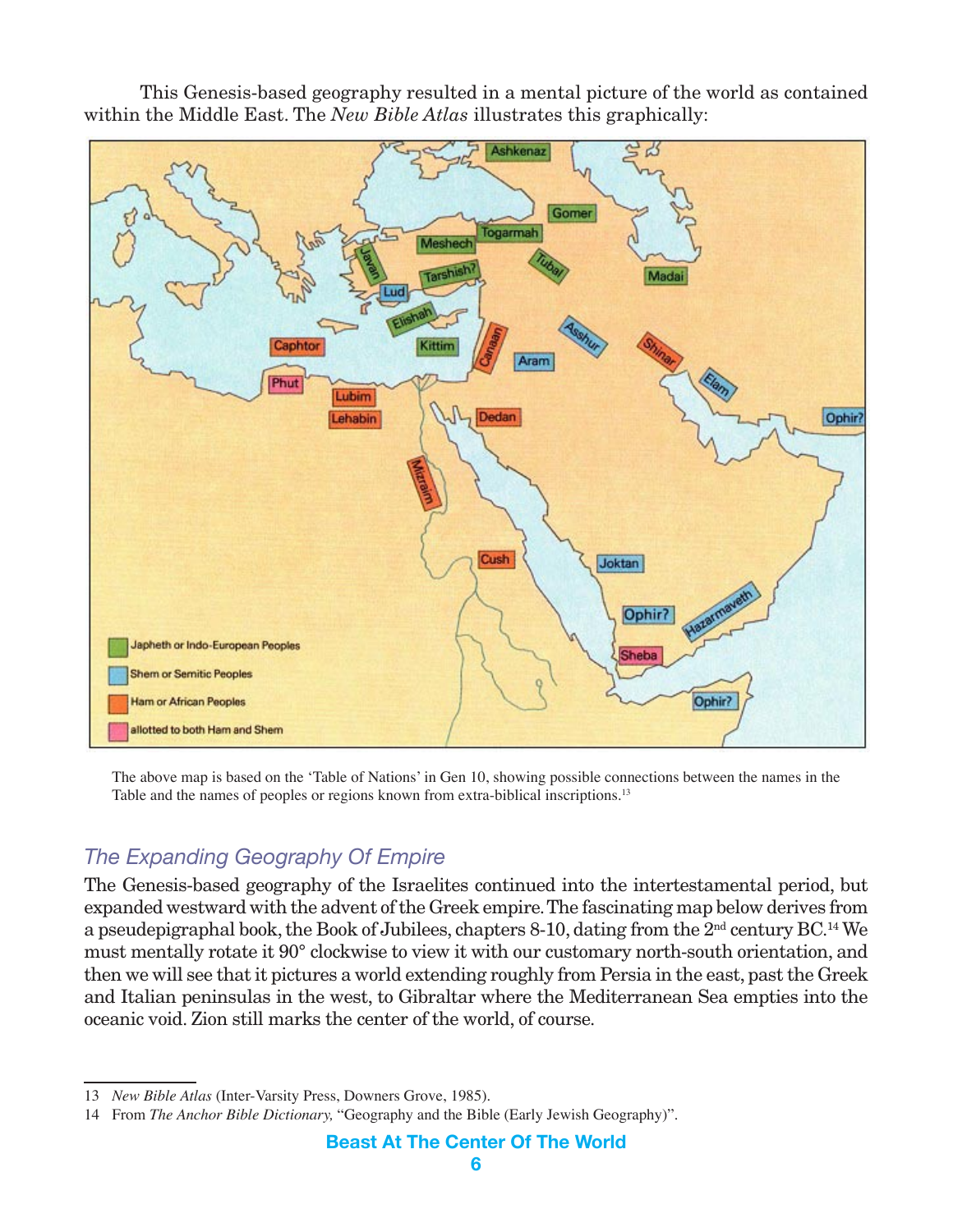

The Greeks envisioned a somewhat larger world, based on their explorations in the first millennium BC. The maps of Anaximander (c. 550 BC) and Ptolemy, and the geographical works of Strabo (66 BC - AD 24), expanded the terrestrial horizons of their students. By the time of Jesus and the apostles, it was possible for a Middle Eastern person to have an awareness of the N Atlantic up to Scandinavia and of Asia as far as the southern coast of China. Though probably preceded by the ships of Solomon, Greeks also explored the E coast of Africa down to what is today Mozambique.15

Still, for the Israelites, the world remained centered around *ha-aretz,* and only extended to the outer limits of those empires that had conquered Jerusalem. The rule of Rome cemented this perspective.

#### *The New Testament's Roman-World Perspective*

The New Testament<sup>16</sup> says a great deal about "the world" in Roman times, and uses three distinct Greek words to do it: *yee, eecoomenee,* and *kosmos.*<sup>17</sup> Our English New Testaments translate all three of these words as "earth" or "world."

<sup>15</sup> "Scholarship, Greek and Roman: Greek Scholarship." Evans, Craig A.; *Dictionary of New Testament Background* (InterVarsity Press, Downers Grove, 2000).

<sup>16</sup> I will henceforth abbreviate *New Testament* as *NT.*

<sup>17</sup> In Greek script they are  $\gamma \eta$ ", oikov $\mu \in \gamma \eta$  and kovalog respectively. I follow Professor George Pappageotes' simple system of transliterating Greek words, based on their sounds in Modern Greek (*Say It In Greek,* Dover Publications, New York, 1956). The word *yee* while pronounced today with a Y sound, is spelled with the Greek gamma, and is the root of our English words relating to geography.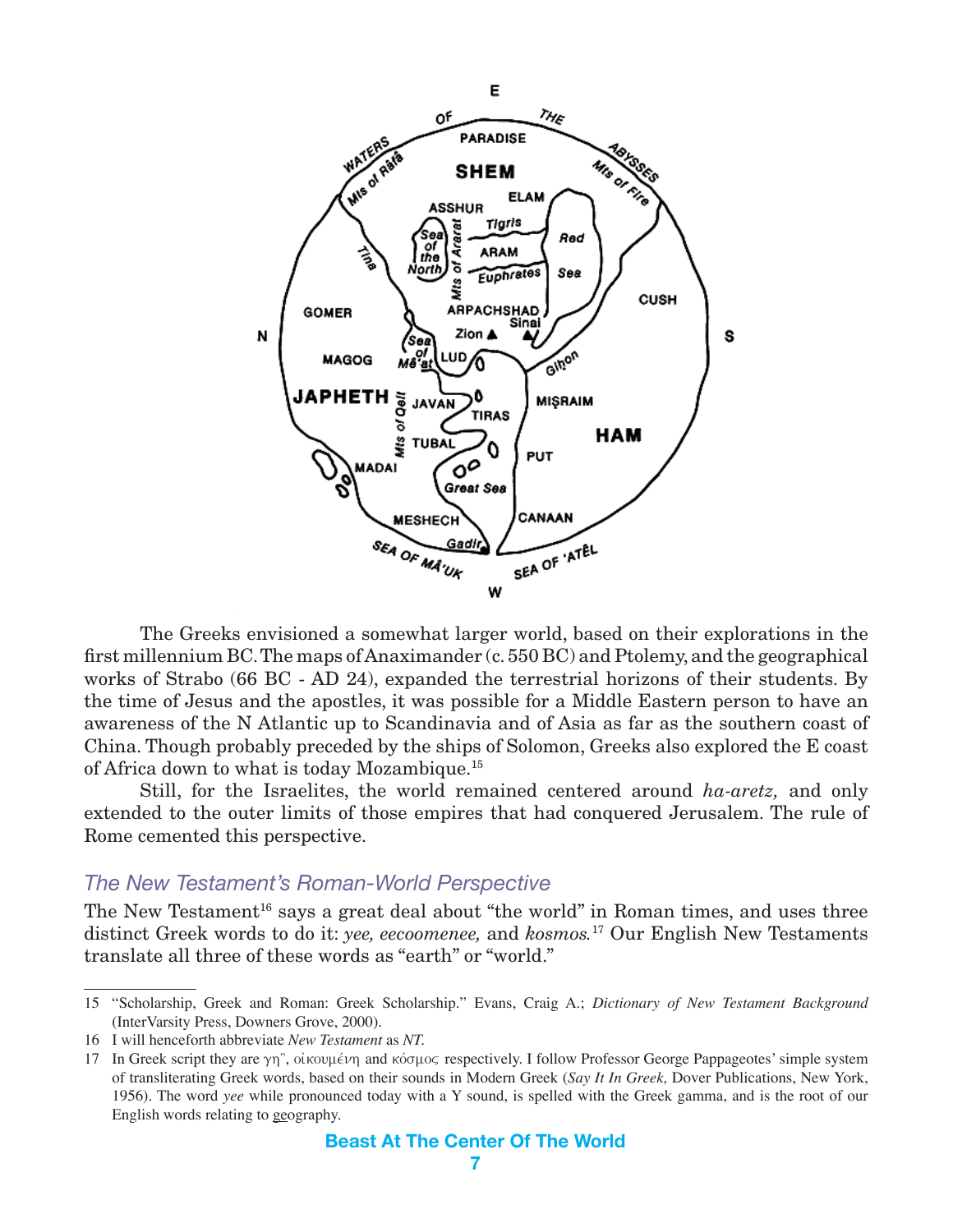#### <span id="page-7-0"></span>**The New Testament Cosmos**

For the English speaker, the Greek word *kosmos,* pronounced with long o's, sounds familiar. Let's analyze this word first. For the NT writers, *kosmos* meant first of all (1) *the created world* (Joh 1.10; Act 17.24; Rom 1.20). The apostles chose this word to use in expressions mentioning "the foundation of the world."18 However, *kosmos* also served as a more generic term much like our English word, *world,* referring among other things to:

- $(2)$  the whole Jewish community,<sup>19</sup>
- $(3)$  the Mediterranean world of apostolic endeavor,<sup>20</sup>
- (4) the terrestrial realm in contrast to the heavens, $21$
- $(5)$  the general population, society or the human race,  $22$
- $(6)$  the world's inhabitants whom God loves,  $23$
- $(7)$  the Gentile peoples,  $24$
- $(8)$  the unbelieving lost, or as yet unredeemed population<sup>25</sup>
- $(9)$  the realm of the living,  $26$
- $(10)$  the temporal, material realm and its priorities.<sup>27</sup>
- $(11)$  the ungodly spiritual kingdom or world order.<sup>28</sup>

None of these listed usages of *kosmos* inherently connote geographic boundaries except for numbers 1, 2 and 3. When referring to the created world, the implied boundaries of *kosmos* were the horizons that separate the earth from the heavens. However, when Jesus told the high priest, "I have spoken openly to the world *(kosmos),"* Joh 18.20, the context implies "the world" of the Palestinian Jewish community, and implies a geographical region no greater than the Holy Land. As Jesus had said, "I was sent only to the lost sheep of the house of Israel" (Mat 15.24). Similarly, when Paul told the Roman believers, "your faith is being proclaimed throughout the whole world (*kosmos),*" Rom 1.8, the implied theater of testimony had as its boundaries only the furthest reaches of the current apostolic evangelism. Therefore, "the whole world" for Paul lay between Britain and India and between the Black Sea and Ethiopia.29

The fourth usage listed, "the terrestrial realm," relates closely to the first meaning of *kosmos,* "the created world." However, Jesus used *kosmos* in this fourth sense only to emphasize a vertical distinction between heaven and earth, a distinction which conveys nothing about the territorial extent of the world in view (Joh 8.23; 16.28; 17.11).

- 20 Rom 1.8; Col 1.6; 1Jo 4.1; 2Jo 1.7.
- 21 Joh 8.23; 16.28; 17.11.
- 22 Joh 7.4,7; 12.19; 14.19,22; 16.20; 17.9; Rom 3.6,19; 5.13.
- 23 Joh 1.29; 3.16; 6.51; cf. Luk 12.30: "For the Gentile world (*kosmos*) eagerly seeks all these things…"
- 24 Rom 11.12,15.
- 25 1Co 6.2; 11.32; Eph 2.12; Heb 11.38; 1Jo 2.2; 3.1; 1Jo 5.19.
- 26 1Co 5.10; 1Ti 6.7.
- 27 1Co 7.33,34; Gal 6.14; 1Jo 2.15,16.
- 28 Joh 12.31; 14.17,27; 15.19; 16.33; 17.14,16; 18.36; 1Co 1.20,21; 2.12; 3.19; Gal 4.3; Col 2.8,20; Jam 1.27; 4.4; 1Jo 2.17; 4.5; 5.4,5; Rev 11.15.
- 29 William Steuart McBirnie, Ph.D. has provided the best research into the travels of the apostles in his book *The Search for the Twelve Apostles* (Tyndale, Wheaton, 1973).

<sup>18</sup> Mat 13.35; 24.21; 25.34; Luk 11.50; Joh 17.5,24; Eph 1.4; Heb 4.3; 9.26; 1Pe 1.20.

<sup>19</sup> Joh 18.20.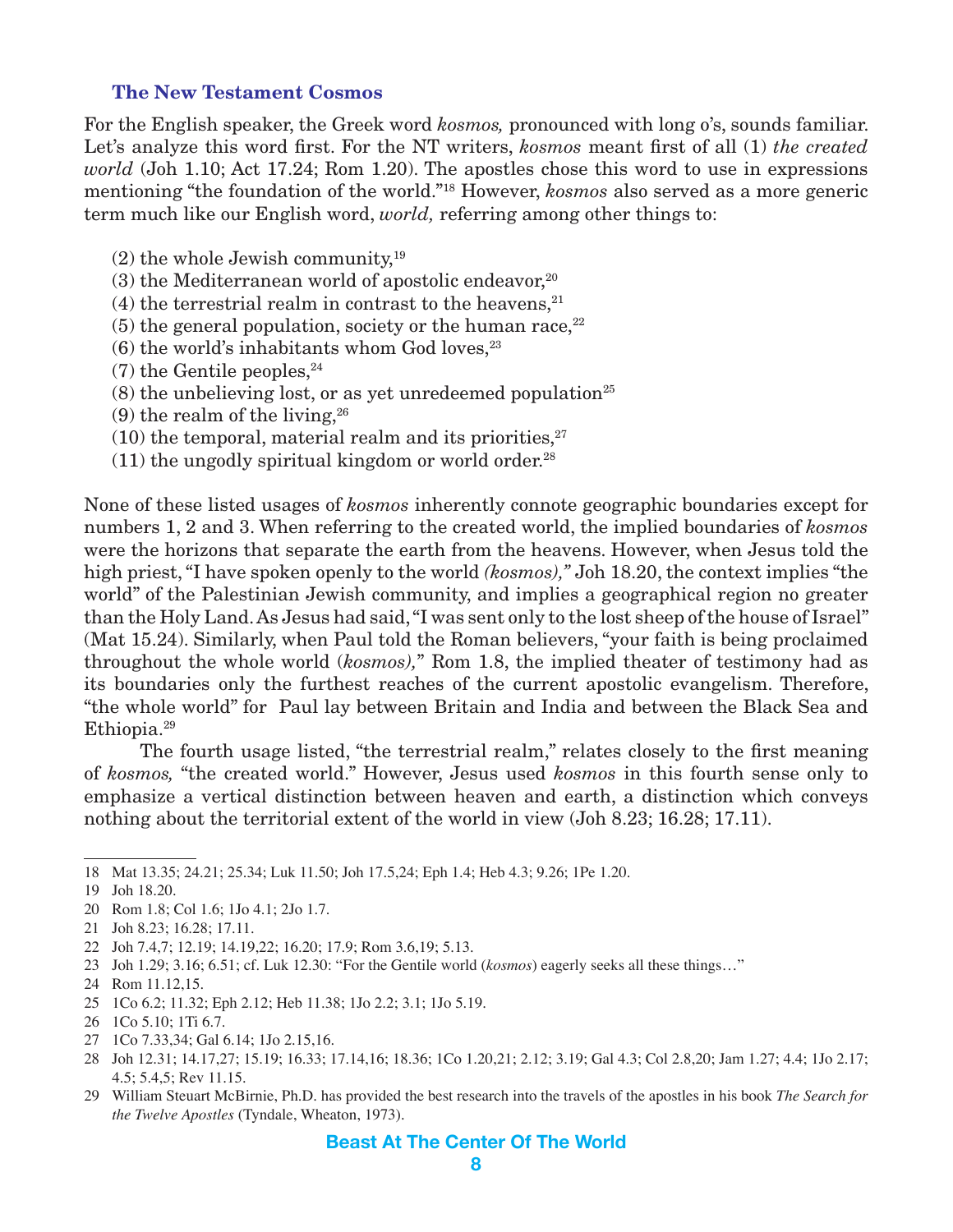The other usages of *kosmos* are more relational and spiritual than spatial in their connotations. As such, some of them like usage 9 could potentially convey a global meaning, but in their contexts they simply speak of phenomena ubiquitous to the region in view or universal to human experience. In other words, when Paul told Timothy, "we have brought nothing into the world *(kosmos)*, so we cannot take anything out of it either," 1Ti 6.7, his use of *kosmos* (meaning "realm of the living") conveys nothing about the extent or boundaries of that realm.

#### **The Inhabited World**

The apostles used the more specific word *eekoomenee* (rhymes with *eek-ooh-many*) to indicate the inhabited world, that is, the known world of the Roman Empire. We see this usage clearly in the familiar nativity verse, Luk 2.1, where Luke reports that "there went out a decree from Caesar Augustus, that *all the world (eecoomeneen)* should be taxed" (KJV). In recognition that "all the world" in this case did not include Brazil or Japan, the CSB renders it "the whole empire" and the NIV interprets it "the entire Roman world." Likewise in Act 11.28 when Agabus predicted a great famine "throughout all the world *(eecoomeneen)*" (KJV), or "all over the world" (NASB), the NLT and NIV correctly interpret "the entire Roman world." Again, the "world" *(eecoomeneen)* that the apostles "turned … upside down" (Act 17.6) was only the greater Mediterranean world, with a focus in this case upon the regions of Asia Minor and Greece.<sup>30</sup>

#### **The New Testament Earth**

In contrast to how they used *eecoomenee,* the NT writers used the Greek word *yee* generically, even more so than *kosmos.* The Greek word *yee* can mean:

- $(1)$  earth as contrasted with heaven,  $31$
- $(2)$  a land (specified with modifiers), or a general region,  $32$
- (3) *the* land of Judah or Palestine,<sup>33</sup>
- $(4)$  the OT world, i.e., the Middle East,  $34$
- $(5)$  the ground,  $35$
- $(6)$  soil,  $36$
- $(7)$  land as contrasted with sea,<sup>37</sup>
- (8) the inhabited world (like *eecoomenee)*, 38
- (9) the land (or realm) of the living, $39$  or
- $(10)$  the ungodly, immoral realm.<sup>40</sup>

- 31 Mat 5.18; 6.10.19; 16.19; Act 2.19.
- 32 See Mat 2.6 and Mat 9.26 respectively.
- 33 Mat 27.45; Luk 4.25; 21.23.
- 34 Mat 12.42; Rom 9.17.
- 35 For example, Mat 10.29.
- 36 Mat 13.5,8.
- 37 Mat 14.24.
- 38 Mar 13.27.
- 39 Act 8.33; 22.22.
- 40 Col 3.5.

<sup>30</sup> See also the usage of *eecoomeneen* in Act 19.27; 24.5.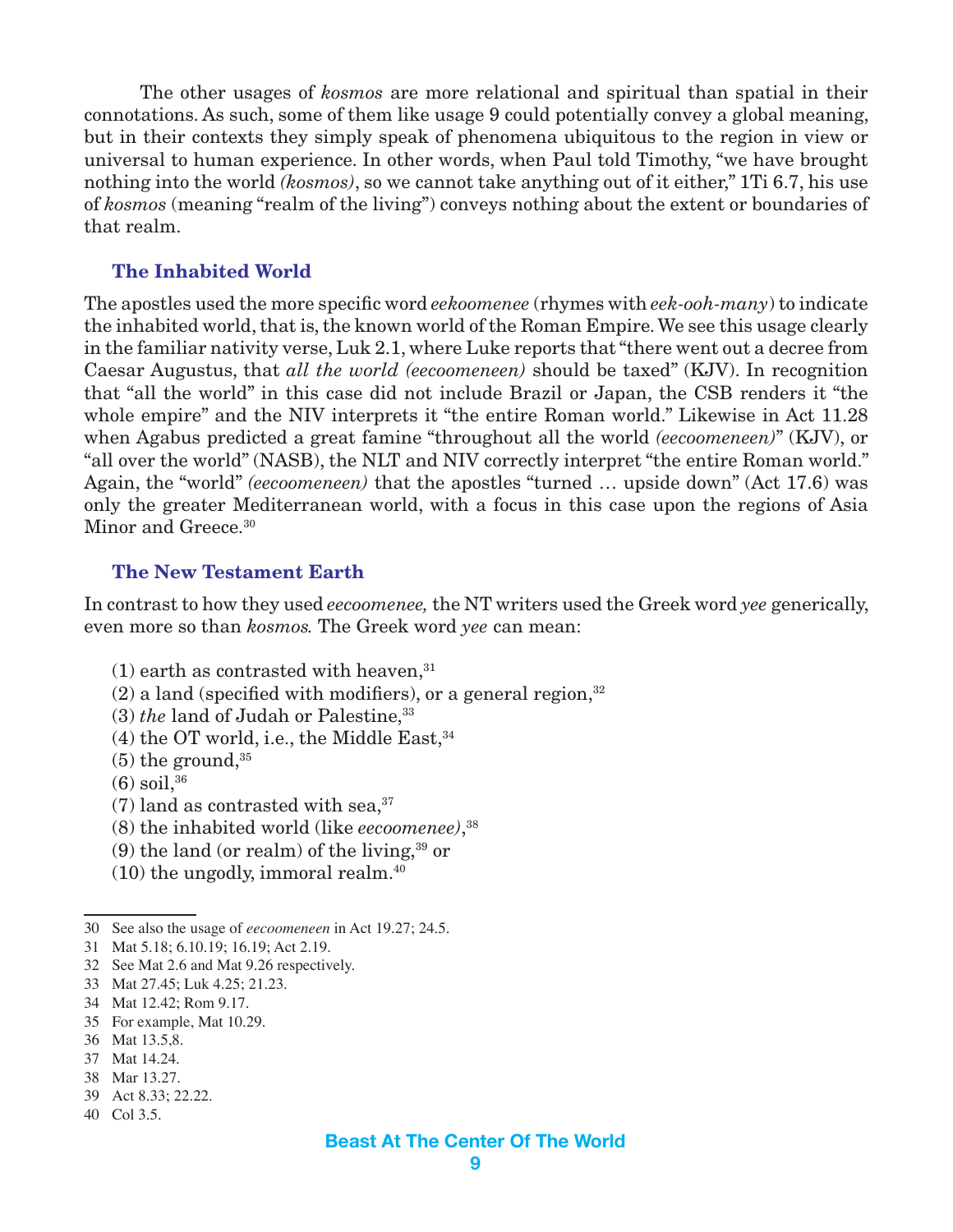#### <span id="page-9-0"></span>**The World Of The Revelation**

With this background, we can now intelligently interpret the passages referring to "the world" or "the earth" in the book of Revelation. John uses the Greek word *yee* 82 times in the Revelation, *eecoomenee* 3 times, and *kosmos* 3 times.

John uses the word *kosmos* in the Revelation when he speaks of our world in the planetary sense. We see this clearly in the two passages that mention the "foundation" or "creation" of the world:

**Rev 13.8b** …written in the book of life belonging to the Lamb that was slain from the creation of the world [*kosmoo*].

**Rev 17.8b** …written in the book of life from the creation of the world [*kosmoo*]….

This informs our interpretation of Rev 11.15. We see that Christ's future reign *will be* global, i.e., over the whole *planet:*

**Rev 11.15** The seventh angel sounded his trumpet, and there were loud voices in heaven, which said: "The kingdom of the world [*kosmoo*] has become the kingdom of our Lord and of his Christ, and he will reign for ever and ever."

In contrast to John's use of the word *kosmos,* he uses the word *eecoomenee* as other NT writers do to indicate the known, habitable world of the first century. As we've already seen, the *eecoomenee* was roughly equivalent to the territory of the Roman Empire. Rev 3.10a confirms this usage. Jesus said to the church in first-century Philadelphia, "Because you have kept the word of My perseverance, I also will keep you from the hour of testing, that hour which is about to come upon the whole world [*eecoomenee*]…." The "hour of testing" Jesus mentioned in this verse refers to the Great Tribulation of Dan 12.1, called "that hour" in the Septuagint, when "many must be tested" (Dan 12.10). The geographical context which Daniel paints for this great tribulation is *the Middle East.*  Daniel describes the End Time conflicts leading up to the Tribulation as occurring primarily between the King of the North (= the Seleucid or Syrian king) and the King of the South (= the Ptolemaic or Egyptian king). The territories of these two kings were and will

*For Daniel the hour of testing would come upon Israel and the nations directly surrounding it.*

be the easternmost quadrants of the splintered Greek empire. While the Great Tribulation will most certainly embroil the entire Mediterranean world, for Daniel the "hour of testing" would come upon Israel and upon the nations directly surrounding it. Thus, in the allusion to Daniel's vision made by Jesus in Rev 3.10, we must once again understand the "whole world (*eecoomenee*)" as referring not to the entire globe, but to the Roman world that had swallowed up the territories of the preceding Greek empire.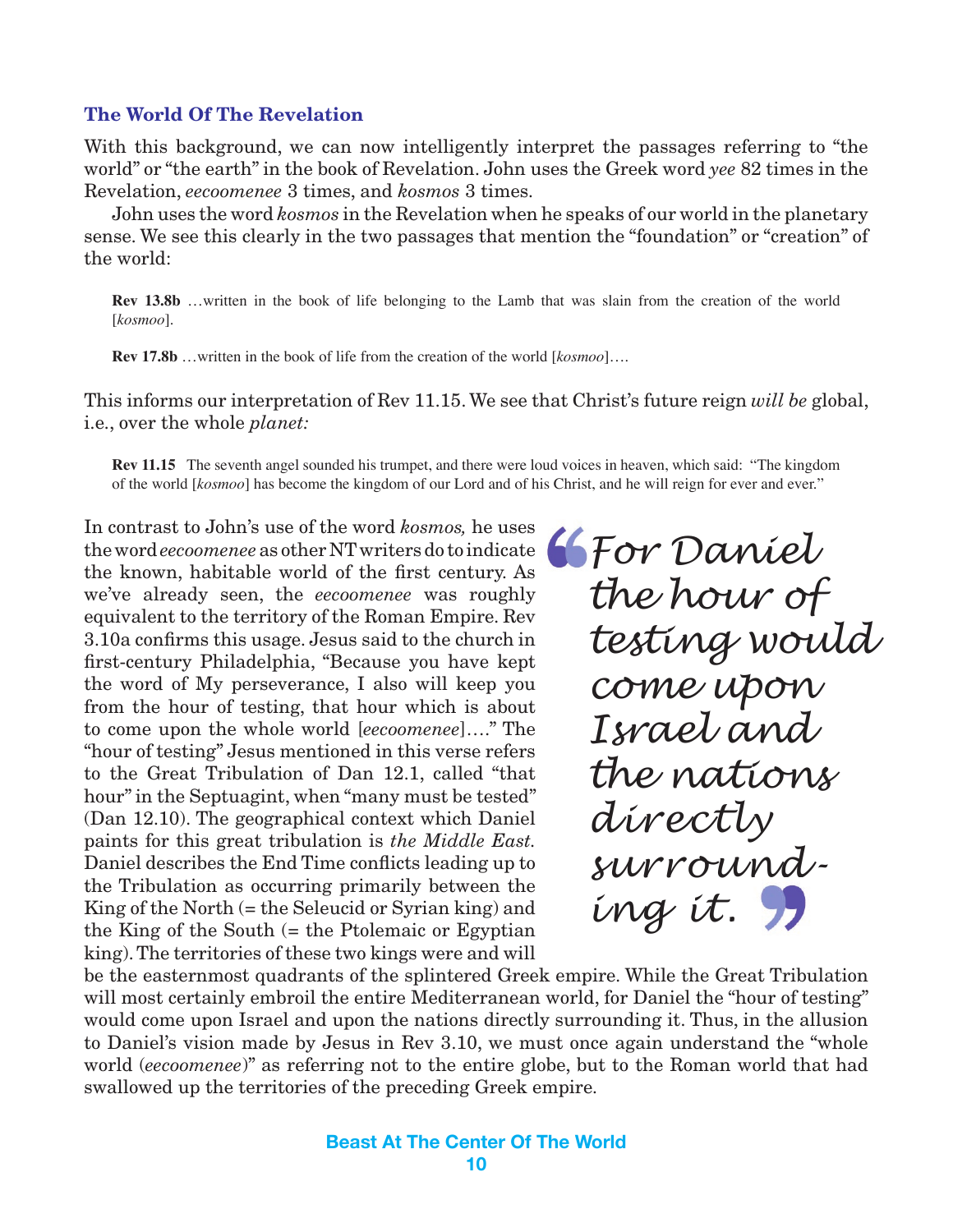<span id="page-10-0"></span>The Revelation also uses *eecoomenee* in 12.9a to speak of the vast but delimited Roman setting for Satan's activities:

The great dragon was thrown down — that serpent of old called the devil, or Satan, who leads the whole world [*eecoomenee*] astray.

Satan deceives people *all over our planet,* but this is not John's emphasis here. In this passage, the apostle reminds his fellow Christian sufferers that the reason they face widespread persecution is because *their* whole world, i.e., all the Roman Empire, has been subjected to Satan's intense campaign of deception, even as it will be in the End Time.

John's final use of *eecoomenee* occurs in Rev 16.14 where he describes the assembling of "the kings of the *whole world"* to the place called Armageddon (Rev 16.16, NIV). These kings are assembled for "the battle on the great day of *God, the almighty."* John describes this same battle further in Rev 19 as the apocalyptic battle won by "the Word of God" (Rev 19.13) who expresses the "wrath of *God, the almighty"* (Rev 19.15). The victorious "Word of God" is none other than the "King of kings, and Lord of lords" (Rev 19.16). Therefore, while not explicit, it appears that "the kings of the whole world" in Rev 16.14 are synonymous with, or at least primarily consist of, **the ten kings** of Rev 17.12-14 who "will wage war against the … Lord of lords and King of kings." This points us once again to the visions of Daniel which preface and inform those of the Revelation. It was Daniel who first introduced the ten kings of the apocalypse (Dan 7.24), and he was explicitly told by his angelic interpreter that these kings would arise "out of [the fourth beastly] kingdom." Expositors universally acknowledge Daniel's fourth kingdom as the empire of Rome.

We see then, that when John in the Revelation speaks of the "whole world" in terms of the *eecoomenee,* we can consistently and biblically understand this as indicating the peoples of that Mediterranean world once ruled by the Caesars of Rome. *Eecoomenee* in the Revelation does not refer to the whole planet Earth as we know it today, nor to all its rulers and peoples.

#### **Beastland**

However, John most often used a third word, *yee,* when he spoke of "the earth" in the Revelation. This is the word the apostle used when he wrote that "the whole earth [*yee*] was amazed *and followed* after the beast" (Rev 13.3, NASB), and "all who dwell on the earth [*yee*] will worship him" (Rev 13.8). It is primarily on the basis of these passages that the notion of a coming one-world government of Antichrist has taken hold in the evangelical church. At least since the 1970s we've endured a barrage of one-world-government speculation about such things as the United Nations taking over the world, or a super computer in Europe being used to control every individual on the planet, or microchips being inserted under people's skin which will make the whole world's currency obsolete. Now, warnings fill the worldwide web, telling us that globalism will open the door for Antichrist to rule the planet.<sup>41</sup> But when John said that "the whole earth [*yee*] … *followed* after the beast," would his first-century

<sup>41</sup> The fact is that we already have a global economy, thanks to global transportation and communications systems, and this is both a blessing and a curse: we enjoy wider international markets and more often suffer the economic repercussions of distant political upheavals. But our present global economy does not presage a global hegemony of Antichrist that will bring the mark of the Beast to America. Booming international commerce is something entirely different than the unification of all the disparate cultures of the globe under the authority of a single, coercive government.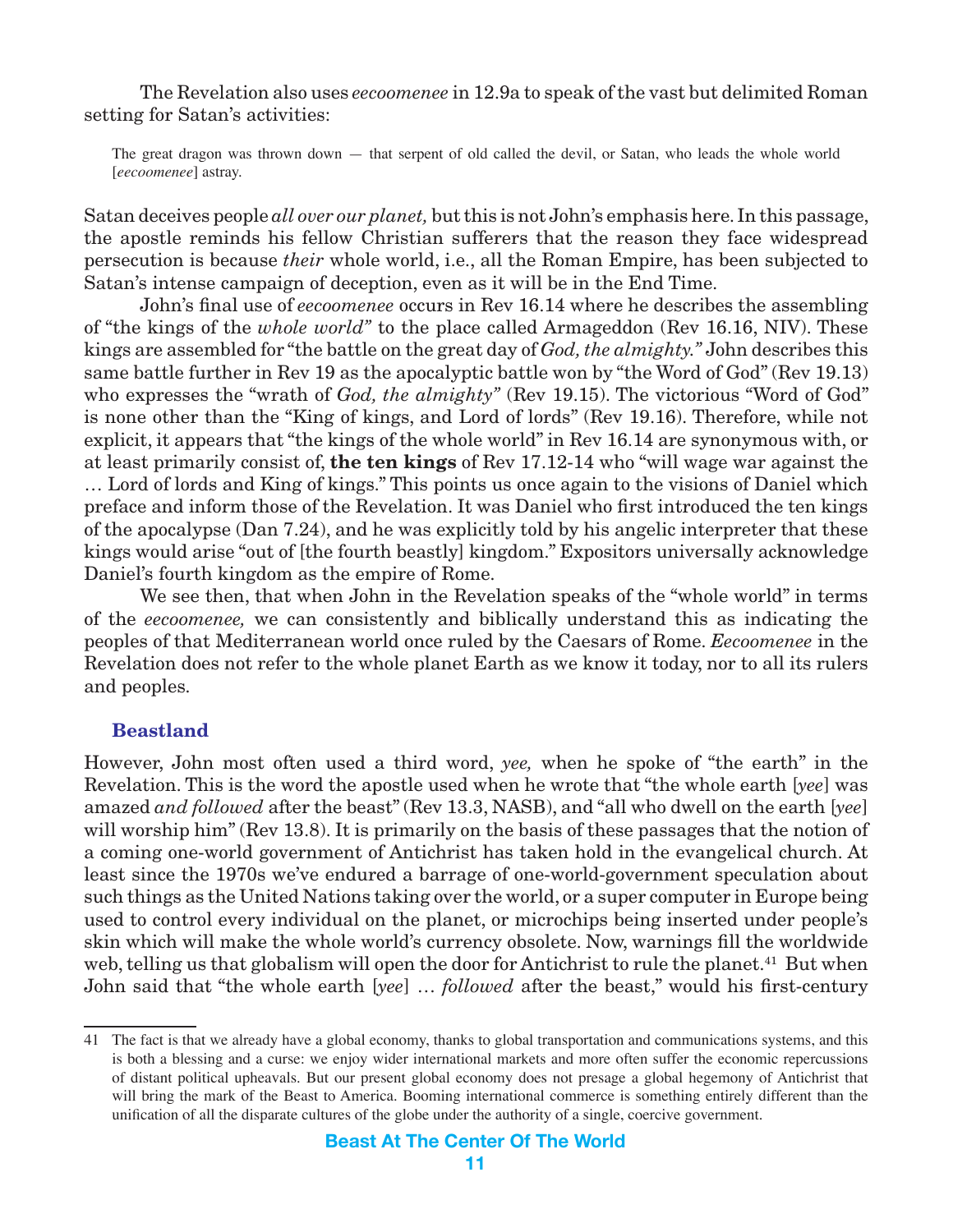<span id="page-11-0"></span>readers have understood this to predict a *planetary* rule? Certainly not. The "whole earth" (*yee*) that John and his first readers envisioned was the greater Mediterranean world.

Rev. 7.1 demonstrates that John in the Revelation describes a delimited geographical area with the word *yee*:

After this I saw four angels standing at *the four corners of the earth [yee],* holding back the four winds of the earth [yee], so that no wind should blow on the earth [yee] or on the sea or on any tree.

Biblical expressions mentioning the "four corners of the earth" or the "four winds of heaven" are at once all-inclusive and geographically delimited. They are all-inclusive for they speak of the whole world (all the way to its four corners) of the original audiences' experience, but geographically delimited for the same reason: the whole world of the original audiences' experience was only the greater Mediterranean world. This passage, Rev 7.1, shows us this. Notice that John mentions only "the sea" (singular) as contained within "the four corners of the earth." The landscape John sees borders or perhaps surrounds the Mediterranean Sea, but does not extend to other great seas nor oceans.

Furthermore, there is a literalness to the expression "four corners": the earth *(yee)* that John sees is literally demarcated by four corners. Commenting on this verse, Moffat writes, "The earth is a rectangular plane or disc on which John looks down from heaven's dome …" John indeed looks down upon a delimited region of the earth, even if that region covers most of what we now call a hemisphere. What John sees is a portion of the planet that can be defined within four points, whether compass points on the perimeter of a circle, or corners of a rectangle. Biblically, the phrase "four corners" always describes the literal corners of a more or less rectangular structure or space. The Bible does not really use this phrase figuratively.42 Rather, when biblical writers mention the "four corners of the earth," they envision a two-dimensional geographical region, having boundaries marked off at four definite corners. Isaiah 11.10-12 illustrates this mind-set:

"…And He will lift up a standard for the nations, And will assemble the banished ones of Israel, And will gather the dispersed of Judah From the **four corners of the earth**."

The preceding context of Isaiah 11 defines the region in view as stretching north to Assyria, south to Ethiopia, east to Elam and Babylonia, and west to "the islands and coast-land of the Mediterranean, together with the whole of the insular continent of Europe."43 In other words, the vast region delimited by "the four corners of the earth" in Isaiah is a rectangle.

The terrestrial expanse contained within the four corners of Isaiah's *eretz* and John's *yee* is roughly equivalent to that territory once contained within the Roman Empire. *This is* the world *the Revelation has in view.*

## **Objections!**

The only time anyone has ever walked out of my class as I taught eschatology, was when I made the statement that Antichrist's rule would *not* be global. I thought that my listeners

<sup>42</sup> That the phrase "four corners of the earth" is not figurative, does not imply that it carries no connotations. Easton says that "The 'four corners of the earth' in Isaiah 11.12 and Ezekiel 7.2 denotes the whole land." This is correct, as long as we understand "the whole land" to be a limited region that can be literally defined by corners on a map. Nor does the phrase "four corners of the earth" imply that the Hebrews thought Earth was flat (see Isa 40.22).

<sup>43</sup> Delitzsch, F.; *Isaiah* (Eerdmans, Grand Rapids, 1973), p. 289.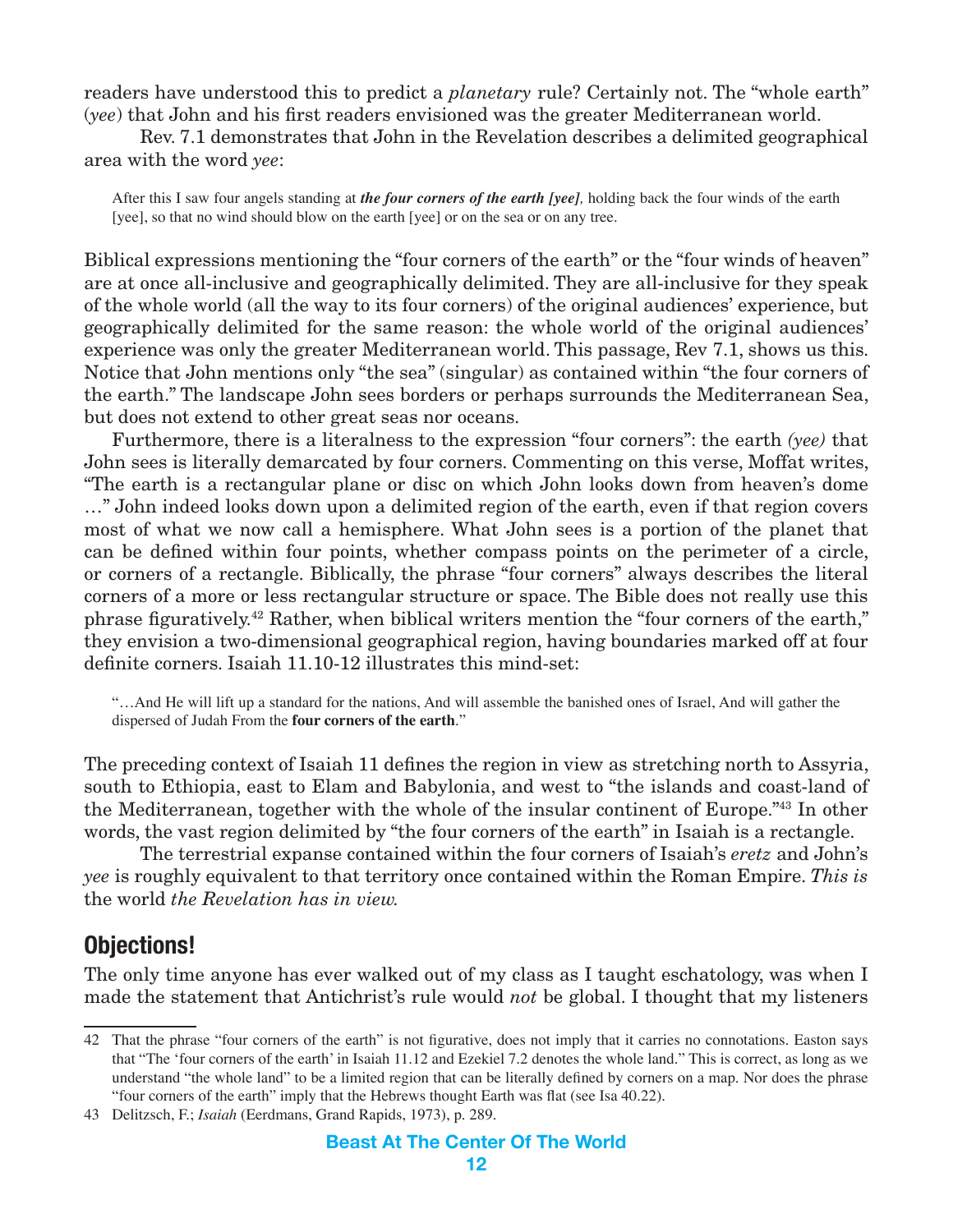would receive this as good news, but unfortunately the idea that Antichrist will rule a universal, oneworld government has so taken hold on the American evangelical imagination that for some it is almost a tenet. I say *unfortunately,* because the doctrine that Antichrist will rule the entire globe has bred confusion in biblical eschatology and fueled other unbiblical beliefs.

Nevertheless, the debate continues. If anyone suggests that the empire of Antichrist will have limited boundaries, they should expect objections from other students of eschatology. Some will argue that the Bible mentions modern nations, and that therefore we should understand Antichrist's rule as global. The arguments hinge on only several phrases, so let's consider them.

 *The doctrine that Antichrist will rule the entire globe has… fueled other unbiblical beliefs.*

#### *Didn't The Biblical Writers Envision Nations Of The New World?*

#### **The Ends Of The Earth**

Sometimes the Bible mentions nations from "the ends of the earth"; wouldn't this include North and South America? No, the Bible describes Israel's *familiar enemies* as coming from the "ends of the earth" (*miqtseh ha-aretz).* For example, Deu 28.49 and Isa 5.26 prophesy of Assyria or Babylon as a nation coming "from the end of the earth." Deu 28.64 likewise describes the nations of Israel's prophesied exile (again, Assyria and Babylon) as nations stretching "from one end of the earth to the other." Similarly, Deu 13.6 uses this designation to describe the near and distant nations whose false gods might entice Israel (in this verse, *miqtseh ha-aretz* is very Israel-centric).

#### **The Distant Islands**

How about those lands to which the Bible refers as "distant islands"? Could they refer to the lands of the western hemisphere? The Hebrew word *iy* (plural *iyiym)* in the OT translates to either "islands" or "coastlands." Gen 10.5 connects the "islands/coastlands of the nations" with the sons of Japhet. "These Japhetic peoples … seem to represent the nations furthest removed from Israel geographically. [Some of them] reflect Israel's western horizon, in Asia Minor and the Greek Islands."44 As the *Dictionary of Biblical Imagery* explains,

"…most of the OT's references to islands occur in Isaiah, where they form an element of the prophet's universal vision. The islands are an image of the far-flung and little-known nations across the Mediterranean world. God will reach out his hand to the dispersed remnant of his people, scattered among the nations and even the isles, and gather them (Isa 11.11).… For Isaiah the islands are images of the ends of the earth, borders of the known world that nevertheless fall under the sovereignty of Yahweh."45

When we read prophecy about God sending emissaries "to the distant coastlands" (Isa 66.19), or "the distant coastlands of the nations" bowing to God (Zep 2.11), we Americans

<sup>44</sup> Wenham, Gordon J.; *Word Biblical Commentary, Volume 1: Genesis 1-15* (Word Books, Dallas, 1987).

<sup>45</sup> "Island." Ryken, Leland (Ed.); *Dictionary of Biblical Imagery* (InterVarsity Press, Downers Grove, 1998).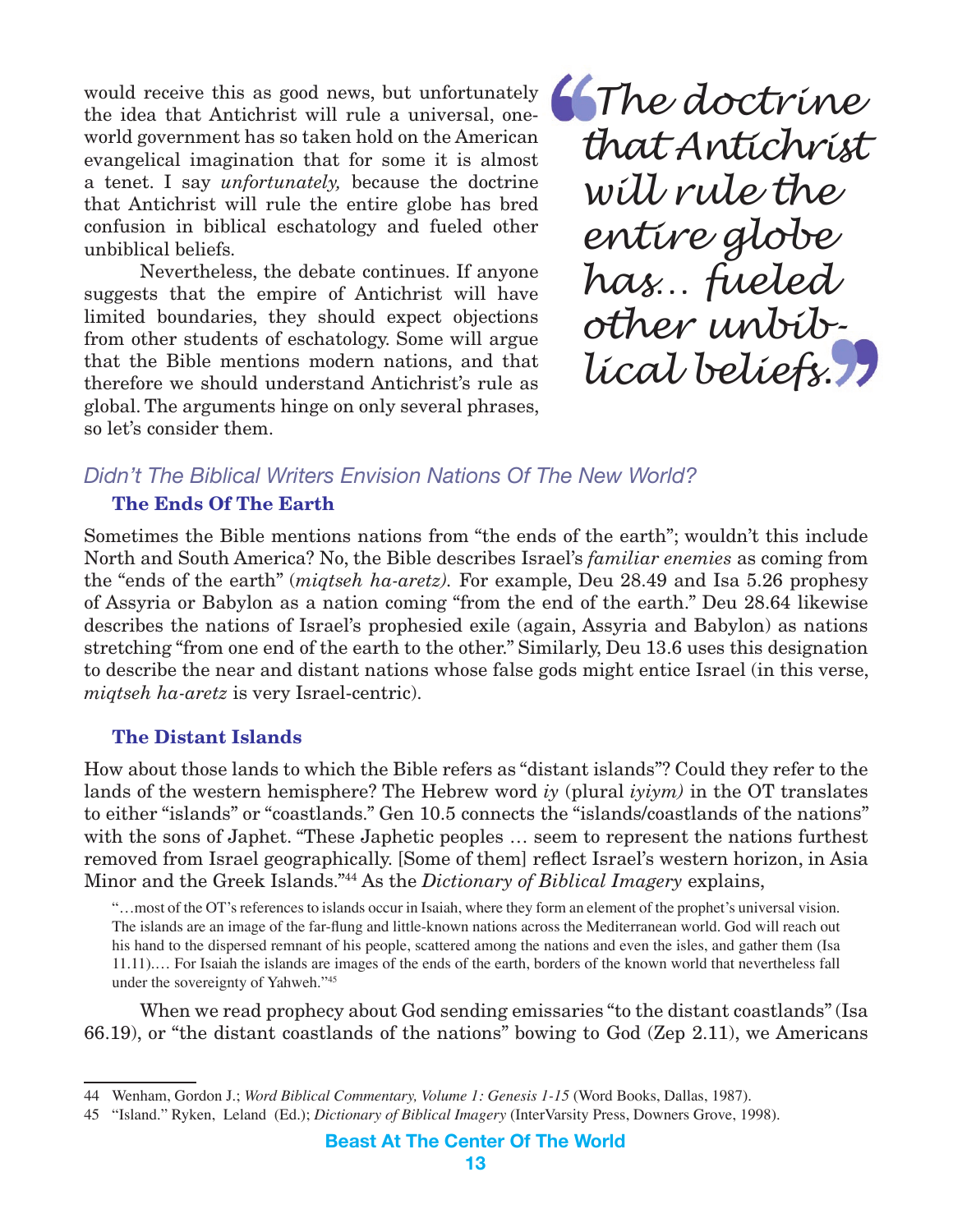

feel tempted to see a reference to our own geographical region. However, the furthest islands and coastlands mentioned in scripture are *the islands of "the sea"* (Isa 11.11, or "of the west," CSB), that is, of the Mediterranean.

#### **All The Nations Of The Earth**

Well, surely when the Bible speaks of "all the nations of the earth," that would include the United States, right? Wrong! When Jewish authors spoke of "all the nations" or "all the kingdoms" of the earth (Isa 10.14; 37.16; Jer 33.9; 34.17), they generally had the Table of Nations of Gen 10 in mind. As we've already noted, "Rabbinic literature often refers to the 70 (or sometimes 72) nations/languages of the world…. This figure is derived from counting the names on the Table of Nations."46 We can generally assume, then, that "all the nations of the world," means all the nations surrounding Israel roughly from Persia to Spain, and from Ethiopia to Scythia. However, context will sometimes indicate that "all the earth's kingdoms" is a hyperbolic phrase, referring to an even smaller set of nations. For example, Jer 34.17 uses the phrase "all the kingdoms of the earth" to refer only to those nations near enough to Israel to react to her vicissitudes.

As we move into the NT era, the phrase "all the nations of the world," or "under

<sup>46</sup> "Geography and the Bible (Early Jewish Geography)." Freedman, David Noel (Ed.); *The Anchor Bible Dictionary* (Doubleday, New York, 1992).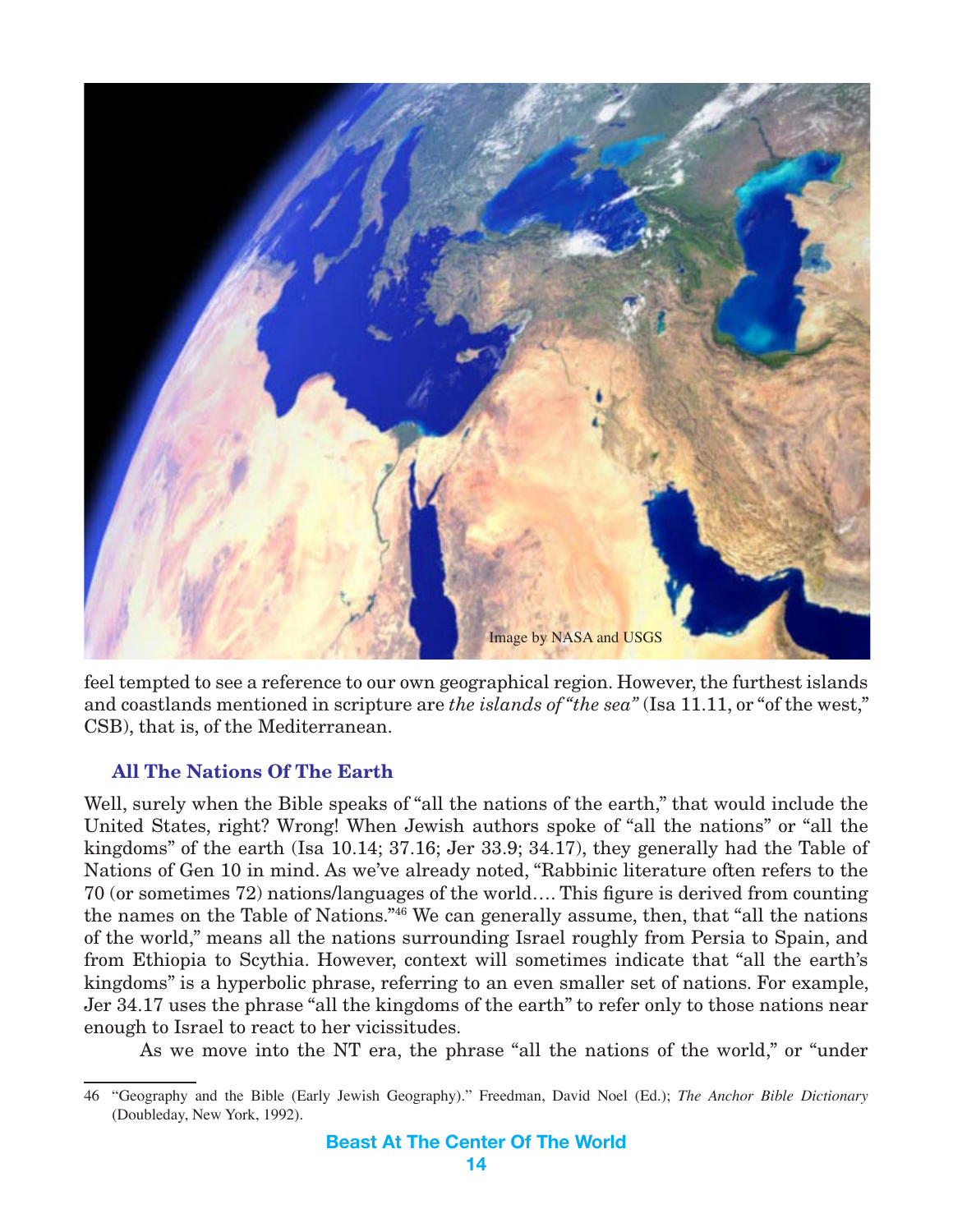heaven" takes on an additional connotation. Since the Jewish diaspora had grown by this time, "all the nations under heaven" more often speaks in the NT of those far flung nations to which Jews have migrated or been exiled. Note this usage in Acts 2:

Acts 2.5 Now there were Jews living in Jerusalem, devout men, **from every nation under heaven.** 6 And when this sound occurred, the multitude came together, and were bewildered, because they were each one hearing them speak in his own language. 7 And they were amazed and marveled, saying, "Why, are not all these who are speaking Galileans? 8 "And how is it that we each hear them in our own language to which we were born? 9 "**Parthians and Medes and Elamites, and residents of Mesopotamia, Judea and Cappadocia,** 

 *Biblical geography constrains us to a specific part of our planet.*

**Pontus and Asia, 10 Phrygia and Pamphylia, Egypt and the districts of Libya around Cyrene, and visitors from Rome, both Jews and proselytes, 11 Cretans and Arabs** — we hear them in our own tongues speaking of the mighty deeds of God."

For first-century Jews, "every nation under heaven" only included those nations within a geographical region that "stretches from Persia in the E to Italy in the W, from the Black Sea in the N to Egypt in the S."47

Once again, biblical geography constrains us to a specific *part* of our planet. The more thoroughly we study the geographical terms and phrases of Scripture, the more confirmation we find that the biblical writers understood the "whole world" to be the greater Mediterranean world, centered around the land of Israel.

## *Didn't The Prophets Prophesy Beyond Their Understanding?*

Okay, granted that Isaiah and John had a limited geographical perspective, but the omniscient Holy Spirit obviously knew about the Western Hemisphere and the future development of the New World. Couldn't the Holy Spirit have spoken through the prophets about future nations unknown at the time?

Certainly, but the Holy Spirit did not pervert language as He spoke through the prophets. The Spirit did not say *red* when He meant *blue,* nor *Greece* when He meant *Japan.*  Had God revealed something to the prophets about the New World, they would have spoken about "regions *beyond* the distant coastlands." *The fact that they could have but didn't, assures us that Bible prophecies* only *speak of the Old World.* To our disappointment, the Bible nowhere uses terms specifically and unequivocally referring to New World nations.

## *How Then Does The Bible Speak Of Global Realities?*

But doesn't the Bible speak repeatedly of the whole world in a global sense? After all, didn't "God so love the world," meaning everybody? Did Jesus only send His disciples "into all the Mediterranean world"? And another thing, did Noah's flood only inundate the Middle East?

These are appropriate questions. If the Bible is the worthy metanarrative we believe it is, it must speak of global realities — and it does!<sup>48</sup> When Scripture intends us to think

47 Ibid.

<sup>48</sup> A metanarrative is "an overarching, all-embracing story of humankind" which serves as the basis for a culture's worldview.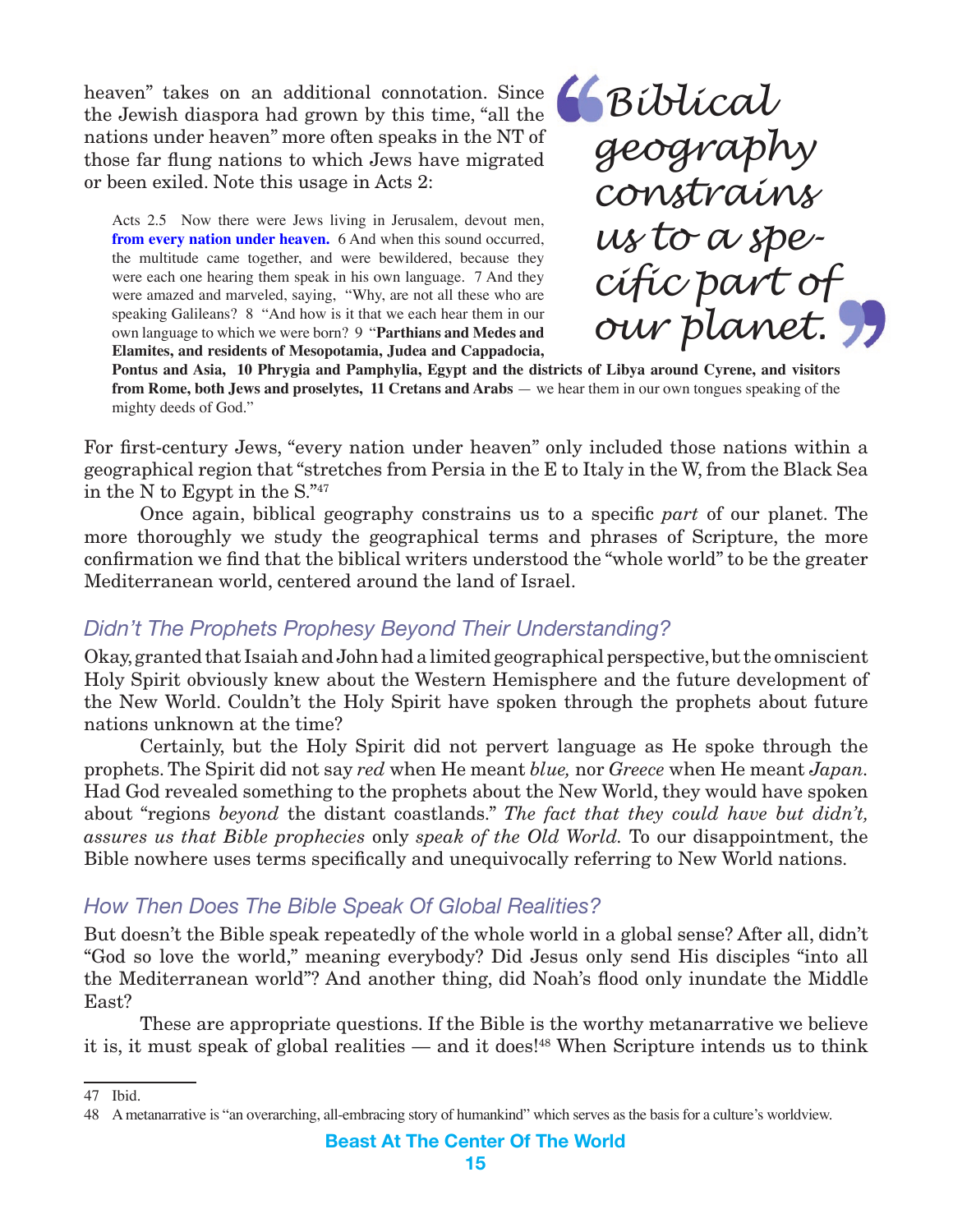beyond the greater Mediterranean world, it will amplify the meaning of generic terms for "the world" with phrases about totality, the biosphere or all humanity.

#### **The Bible Indicates Global Phenomena By Expressions Of Totality**

For example, Genesis 1.1 employs a figure of speech know as a *merismus* or *merism.49* This figure of speech indicates the totality of something by mentioning its extremities or outer limits, just as we might say a person was "drenched from head to foot" to mean that their entire body got wet. In this same way, the Bible uses the phrase "from Dan to Beersheba," mentioning Israel's northern and southern extremities to indicate the entirety of the nation's territory (Jdg 20.1; 1Sa 3.20; etc.). It's by this figure of speech that we're told that God created the whole planet, not just some part of it: "the heavens and the earth" indicates the totality of everything created, including the heavens, the earth and anything in between (cf. Acts 17.24). The merism assures us that creation did not just include the ground, or the Middle East, but the whole globe.

#### **The Bible Indicates Global Phenomena In Terms Of The Biosphere**

Another way the Bible speaks of global realities is in terms of the biosphere. For example, we who interpret the Flood of Noah as a global event do so primarily for two reasons: (1) the Bible describes the flood as covering the highest mountains, and (2) the Bible states clearly that *every breathing thing* outside of the ark perished ("all flesh," Gen 6.13,17; "every living creature," Gen 7.4).

God told Noah He would destroy "the earth" (Gen 6.13), but we do not assume the global nature of the flood from this statement alone. None of the verses stating that the flood covered *the earth,* taken by themselves, would have told us that the flood was global. As we've seen, *ha-aretz* has a generic and flexible meaning. If the Bible only said that the flood had covered *ha-aretz,* we could very reasonably interpret it as meaning that the waters had only covered *the land* of Mesopotamia — a view entertained by liberal interpreters.

However, the statements about the universal destruction of the non-oceanic *biosphere* (Gen 6.13,17,21) do tell us the flood was global. These passages describe a globe-drowning water level, and the meaning is not limited by one's understanding of the shape or extent of the earth. Whether the early readers of Genesis conceived of the world as spherical or flat the message was the same: everywhere there was earth it was fatally covered by water.

On a more positive note, the OT wonderfully employs a reference to the biosphere to describe the universal outpouring of the Holy Spirit. Joel 2.28 used the same phrase that appears in the Genesis flood narrative, "I will pour out my Spirit upon *all flesh." All flesh*  is the most general and unabashedly inclusive designation possible, that assures us of the global availability of the Holy Spirit's power to all God's people wherever they may live (cf. Act 2.39).

#### **The Bible Indicates Global Phenomena By Referring To The Set of All Persons**

We have a similar basis for understanding the Great Commission as sending us to the entire globe. Had Jesus only said "go into all the world" (Greek *kosmos,* Mar 16.15a), we might wonder if he meant just the whole Roman World. However, since Jesus added, "and preach

<sup>49</sup> See Copan, Paul and Craig, William Lane; *Creation Out Of Nothing* (Baker Academic, Grand Rapids, 2004, p. 43).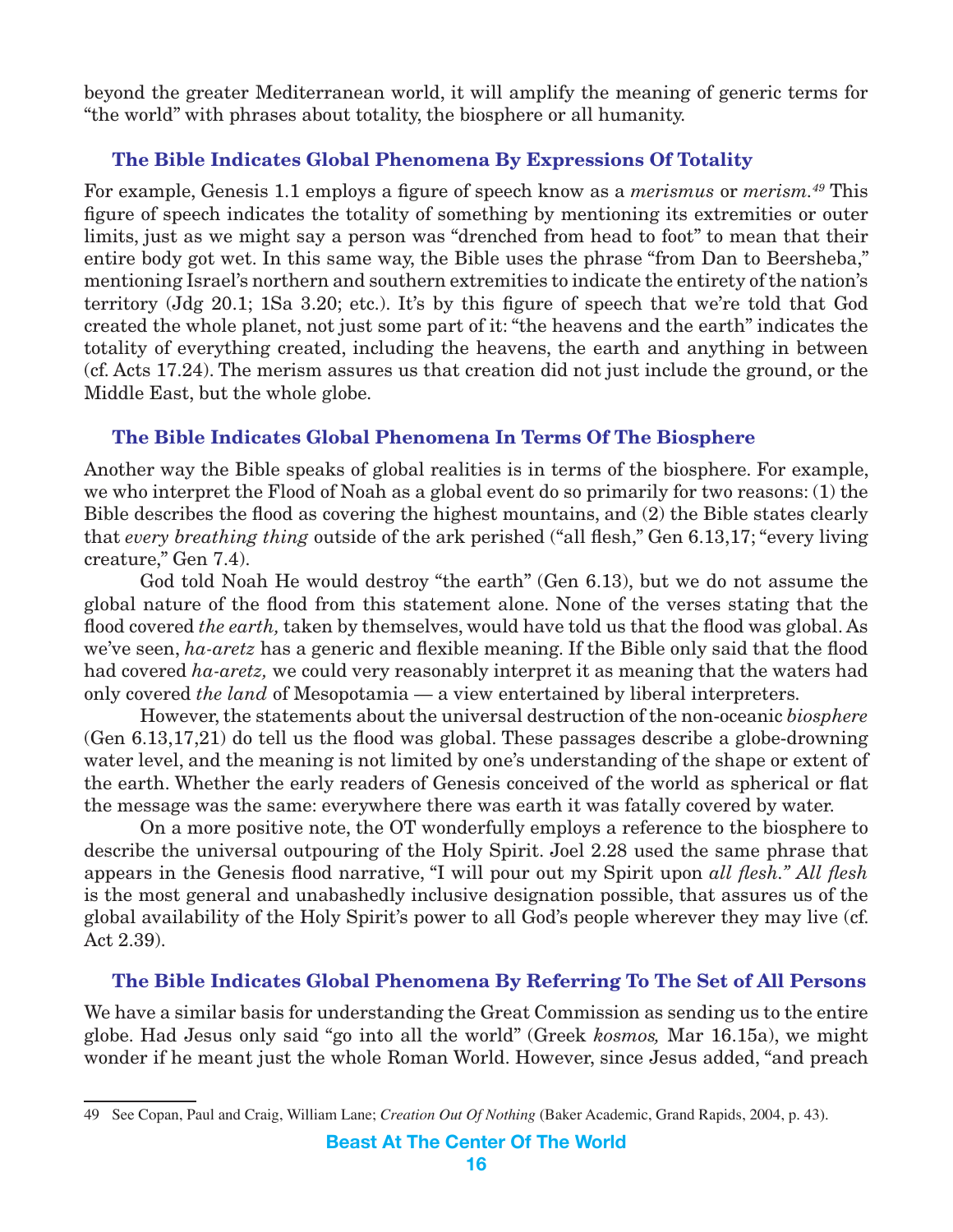<span id="page-16-0"></span> *The global application of the Great Commission does not depend upon geographical designations.*

the gospel to every creature (Greek *kteesees)*" (Mar 16.15b, NKJV) we know that the intended scope of the Great Commission is global.<sup>50</sup>

Of course, geographical references are not our primary basis for understanding the global application of the Great Commission. That understanding follows logically from the biblical offer of salvation to all persons who will believe (Joh 3.15,16; 6.40; Act 13.39; Rom 1.16; cf. Act 2.21; Rom 10.13). Since both the OT and the NT make it explicit that God in Christ offers salvation to both Jew and Gentile, and since the Bible teaches that all human beings have sinned and desperately need salvation, we do not depend upon geographical designations in the text to realize that the Great Commission compels us to evangelize *our whole world.*

We see then that when the Bible speaks geographically, it normally indicates a delimited region, but when speaking soteriologically, i.e., regarding salvation, Scripture has no problem applying redemptive principles to all mankind. Since, therefore, no fatal objection negates the Bible's delimited geography, the burden of proof falls upon those who propose that the rule of Antichrist and the theater of the Great Tribulation will extend beyond the greater Mediterranean world. We have seen that unless context indicates otherwise, any biblical mention of the land, the world or even the whole world is apt to have the Land of Israel as its primary referent. If a wider region is in view, it will be the world known to Israel in biblical times, and with Israel as its spiritual center and geographical crossroads. Therefore, it is not enough for eschatological "globalists" to quote Rev 13.3 and 8, "the whole earth [*yee*] was amazed *and followed* after the beast," and "all who dwell on the earth [*yee*] will worship him." The proponent of a global rule of Antichrist must provide evidence that when John said "earth [*yee*]" in these passages he meant a much wider region than he normally did.

## **Confirmation Of A Geographically Delimited Theater For The Great Tribulation And Reign Of Antichrist**

## *The Time Of Jacob's Trouble*

Speaking of evidence, is there anything besides semantics to support the idea of a geographically delimited Tribulation? Yes! First of all, Jeremiah calls the Tribulation "the time of *Jacob's* trouble" (Jer 30.7). Secondly, Daniel confirms the geographical centrality of Israel in the Tribulation under Antichrist. "At the time of the end," Daniel says, the king of

<sup>50</sup> The Greek word *kteesees* can mean "creation" or "creature." The translation "creature" is preferred for Mark 16.15 since the gospel is clearly preached to persons rather than to the impersonal elements of the world. However, when the text speaks geographically, we should translate *kteesees* with "creation." In Col 1.23 (NASB), Paul tells the Colossians that the gospel had already been "proclaimed **in** all creation *(kteesees)* under heaven." While the topic is again the preaching of the gospel, Paul uses the preposition *in* to make it clear that he is thinking geographically or cross-culturally at this point. Interestingly, when the phrase "all creation" is used geographically, it still refers to only the Roman world!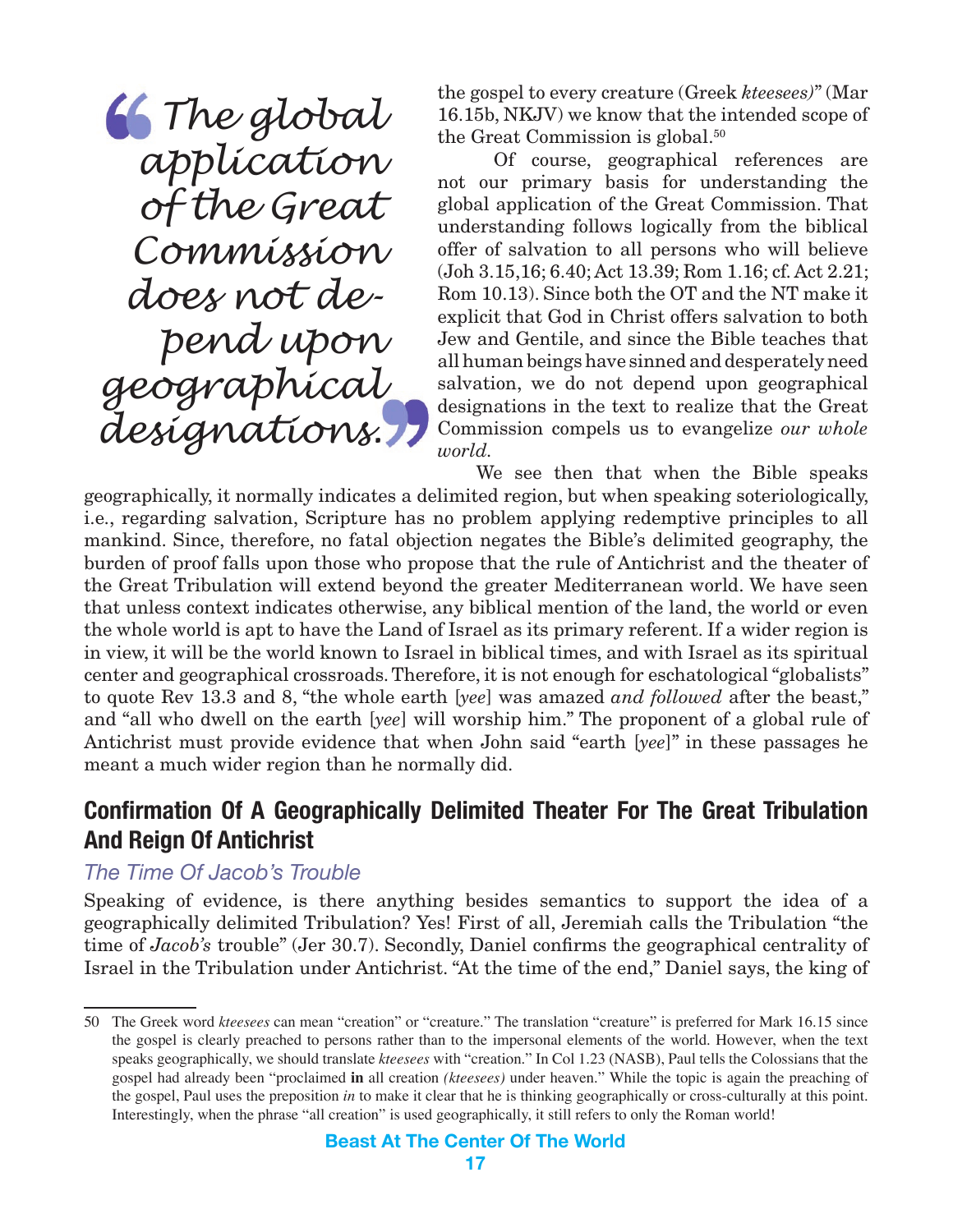the North who "will exalt himself above every god" will "go out with great fury to destroy and annihilate many," and "will pitch his royal tents between the [Mediterranean] sea and the beautiful holy mountain [of Zion]" (Dan 11.36,40,44,45). It's *"at that time,"* Daniel says, when the Antichrist is encamped at the edge of the Judean highlands below Jerusalem, that "there will be a time of distress such as has never occurred since nations came into being until that time" (Dan 12.1). *Daniel's people,* those "found written in the book will escape," but the Great Tribulation begins and ends in Israel!

In Luk 21.21-27, Jesus describes the coming Roman destruction of AD 70, but he presents it as a typological event prefiguring the later invasion of Antichrist that precipitates the apocalypse. Jesus said:

Luk 21.21 "Then let those who are in Judea flee to the mountains, and let those who are in the midst of the city depart, and let not those who are in the country enter the city; 22 because these are days of vengeance, in order that all things which are written may be fulfilled. 23 "Woe to those who are with child and to those who nurse babes in those days; for there will be great distress upon the land, and wrath to this people…

We cannot miss the Judean focus in these verses. Those in Judea must flee because it is a time of wrath upon "this people." Zechariah maintains this same Judean focus in his vivid description of the apocalypse in Zec 12-14. Frankly, novels and movies that feature the



The Jewish-Palestinian settlement Oasis of Peace, situated near where Daniel's "Little Horn" will encamp between the Mediterranean Sea and Jerusalem. Photo by Howard Shippin, 2002. Released to the public domain.

#### **Beast At The Center Of The World 18**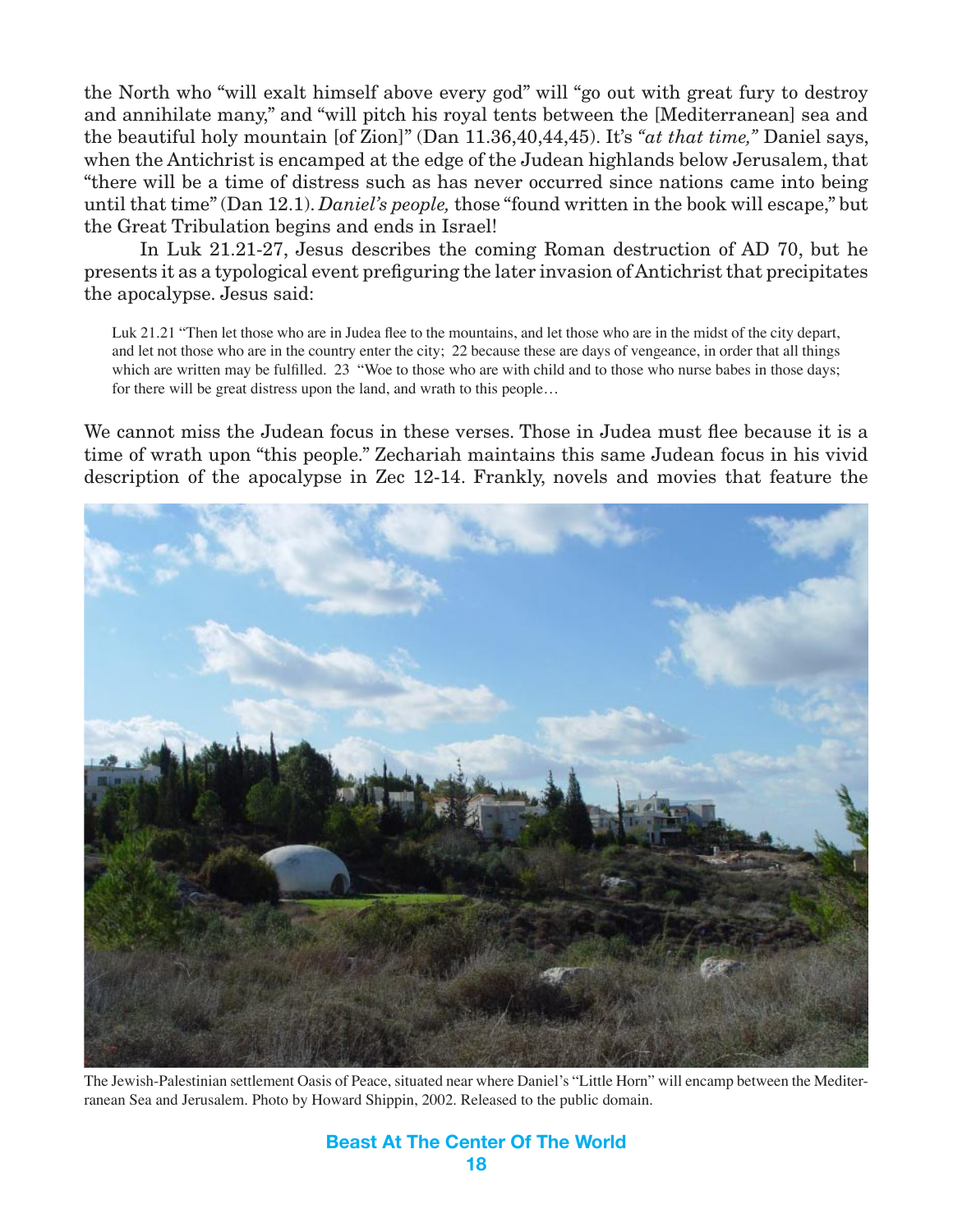<span id="page-18-0"></span>United States or Western Europe as the setting for the major events of the Great Tribulation betray an Anglo-centric cultural bias.

#### *Jordan's Escape*

I do not suggest that the rule of Antichrist and the rigors of the Great Tribulation occur exclusively within the borders of Israel. Many nations will become embroiled in Antichrist's military bid for hegemony, and many nations will join him in the final attack upon Jerusalem. However, the territories of present day Jordan will escape Antichrist's rule (Dan 11.41)! Clearly, if even one nation or region successfully resists Antichrist's sovereignty, the Beast's rule cannot be global.

## *The Refuge Of The Israelite Woman*

Also, God will shelter the woman of Rev 12 in the wilderness for the whole three and a half years of the Tribulation. Not even the Dragon himself can reach her there, so certainly neither can the Beast nor other human persecutors whom the Dragon empowers. The Revelation does not make the identity of this woman explicit, but the symbolism surrounding her strongly suggests that she represents an Israelite entity, and a large group rather than an individual (Rev  $12.1,2$ ).<sup>51</sup> The wilderness where she finds protection could lie within the territory of Jordan, already mentioned as exempted from Antichrist's domination, but with all the Revelation's OT allusions, Rev 12.6 and 14 probably point us to *the* wilderness of Israel's earlier testing, the wilderness of their Exodus wanderings. We can probably subtract both Jordan and the Sinai peninsula from the map of Antichrist's rule, but there's more!

## *Armageddon Survivors*

As part of their teaching about the apocalyptic Day of YHVH, the prophets assure us that many people will survive the apocalypse, not only in Jerusalem (Joe 2.32) but in far away nations (Isa 66.16-19). Those who survive in the distant nations will not have heard of God's fame and glory. These non-Christian Gentiles will turn to the Lord *after* His coming. Even from those nations that had joined Antichrist in attacking Jerusalem, some will live and come to faith (Zec 14.16-19). All these survivors will enter the Millennium as mortals, and will travel to

 *Let's recognize the implications of the fact that mortals will survive the apocalypse.*

Jerusalem in recognition of God's blessing upon Israel (Zec 8.20-23). These are the nations over whom the raptured Church will reign on the earth (Rev 2.26,27; 5.10; 20.4-6; cf. Isa 32.1-5).

Let's recognize the implications of the fact that mortals will survive the apocalypse. These people, Jews and Gentiles, will survive Armageddon as unbelievers who will repent

<sup>51</sup> Were she an individual, the woman of Rev 12 could only be Mary the mother of Jesus, but a futurist interpretation of this passage precludes this identification. If she is not the *individual* who gave birth to the child who will rule all nations (Rev 12.5), then she must be the nation, or a subset of it, who gave birth to Messiah.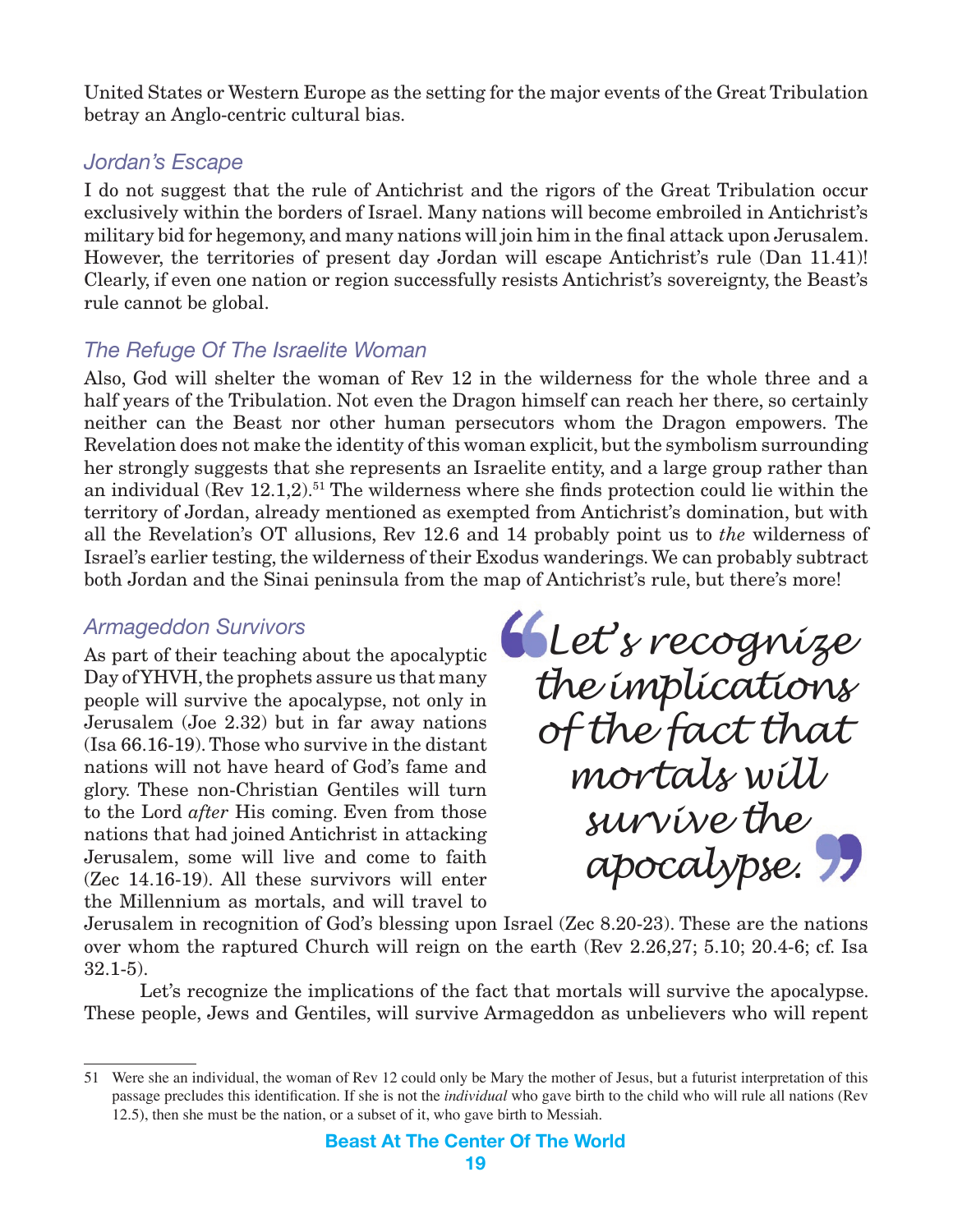<span id="page-19-0"></span>only when the Lord comes and they see Him (Zec 12.10-13.1). However, the fact that they repent and find salvation proves that they will have not accepted the mark of the Beast, for God eternally condemns all who receive that mark (Rev 14.9-11). So, besides those who take the mark of the beast and the believers who refuse it (Rev 20.4), a third group of people will have neither accepted nor refused the mark required for buying and selling within the Beast's domains. This means that Antichrist's economic dominion will *not* be global.

### *The War Against Mystery Babylon*

The vision of Mystery Babylon further confirms the limited reach of Antichrist's sovereignty. This vision in Revelation chapters 17 and 18, tells us that there will be two End Time federations in the Mediterranean world, not one. The vision is more complex than we can fully analyze in this article, but suffice it to say that Mystery Babylon, also called the Great Prostitute, first rides the Beast and then is destroyed by him. In other words, the Great Prostitute at first exerts control over the Beast and over many nations (Rev 17.15). Later, the Beast, resenting her control and seeking her power for himself, allies with ten kings to destroy her (Rev 17.16). As long as the Great Prostitute exists, she precludes the geographic totality of the Beast's rule.

Since the time of the Reformation, Protestant interpreters have seen Mystery Babylon — the Great Prostitute — as a religious entity, usually the Roman Catholic church. This interpretation allows the idea that the respective sovereignties of the Great Prostitute and of the Beast overlap geographically, for the authority of the one is seen as religious and that of the other as political. This understanding in turn permits the interpretation that the Beast, Antichrist, rules the entire Mediterranean and only later in his career turns upon the religious system long present *within* his domains. However, this is to put the horse on top of the rider. The Great Prostitute is not at first under the Beast's sovereignty, but the Beast is under the Prostitute's. Furthermore, a careful reading of the Revelation, unbiased by Protestant antipathy toward Catholicism, tells us that neither the Great Prostitute nor the Beast in Rev 17 and 18 represent overtly religious systems, but both represent *competing commercial federations.*

God will use the commercial power of the East (the Beast and 10 kings) to destroy the commercial power of the West (Mystery Babylon the Great Prostitute), but this very fact demonstrates the delimited character of Antichrist's geopolitical domain. One could argue that once the Beast and his ten kings destroy the Great Prostitute, the Beast's rule becomes universal, but the flow of the Revelation argues against this. Granted, the visions of the Revelation do not all proceed in a chronologically sequential manner, but after the fall of Mystery Babylon the text announces the Marriage of the Lamb, the return of the King of Kings, the destruction of the Beast and his armies, the binding of Satan and the resurrection of the saints. There is no hint that the Beast overcomes the Great Prostitute early enough in his career to inherit her domains. Rather, as soon as the Beast accomplishes God's purposes against Mystery Babylon, God calls the Beast to account (Rev 17.17). Nowhere does Scripture indicate that Daniel's Little Horn of the East, the Revelation's Beast, will ever take over the westernmost domains of the old Roman Empire, the territory of the Great Prostitute. Far less does Scripture imply that the Beast, the Antichrist, will take over the entire planet.